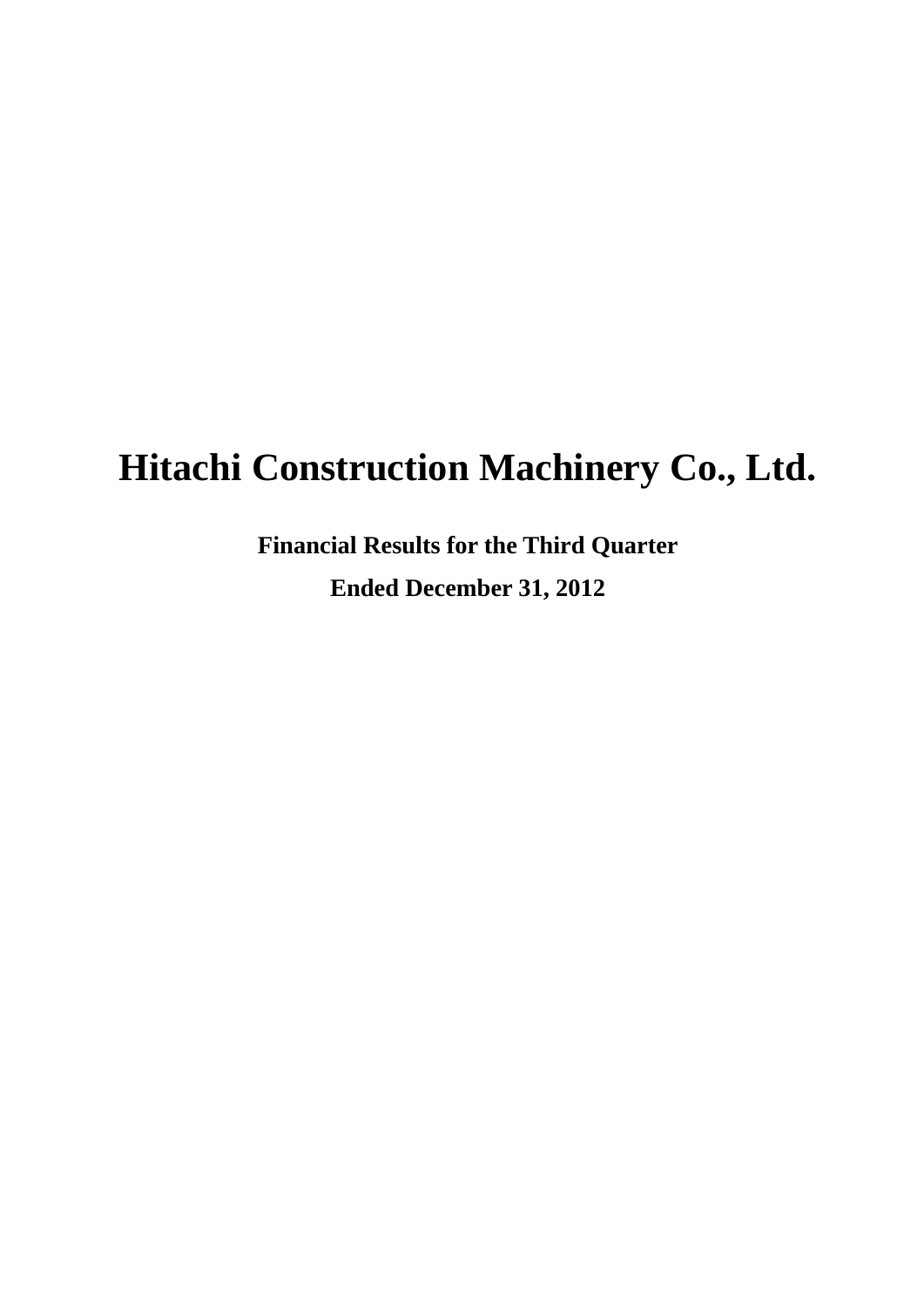#### **Consolidated Financial Results for the Third Quarter Ended December 31,2012 (Japan GAAP) (Non-audited)**

January 30, 2013

Listed company: Hitachi Construction Machinery Co., Ltd. (HCM) Stock exchange: Tokyo, Osaka (first section) Code number: 6305 URL http:// www.hitachi-kenki.co.jp Representative: Yuichi Tsujimoto, President and Chief Executive Officer Scheduled date for submission of the Quarterly Securities Report: February 8, 2013 Scheduled date of commencement of payment of dividends: -Supplementary materials to the quarterly financial statements have been prepared: Yes A presentation will be held to explain the quarterly financial statements: Yes (for institutional investors, analysts, and journalists) U.S. accounting standards are not applied.

#### 1.Consolidated results for the third quarter ended December 2012 (April 1, 2012 to December 31, 2012)

(1) Consolidated results (cumulative) (Rounded off to the nearest million)

|                            | Net sales       | Operating income |                                                      | Ordinary income                  | Net income                                          |  |
|----------------------------|-----------------|------------------|------------------------------------------------------|----------------------------------|-----------------------------------------------------|--|
|                            | Millions of yen | $\%$             | $\%$<br>Millions of yen                              | $\frac{0}{0}$<br>Millions of yen | $\%$<br>Millions of yen                             |  |
| December 31, 2012          | 554.486         | 0.2              | 28,322 (11.2)                                        | (33.3)<br>19,780                 | 12.749<br>$5.5 \;$ 1                                |  |
| December 31, 2011          | 553.282         | 4.4              | 39.8<br>31.895                                       | 42.7<br>29,650                   | 99.8<br>12.086                                      |  |
| Note: Comprehensive income |                 |                  | $443.3\%$<br>$\Gamma$ ecember $2012:424.916$ million |                                  | December $2011\cdot \frac{1}{2}4$ 586 million $-$ % |  |

Note: Comprehensive income December 2012:  $\frac{1}{2}$ 4,916 million 443.3% December 2011:  $\frac{1}{2}$ 4,586 million

|                   | Net income per share | Net income per share<br>(Diluted) |
|-------------------|----------------------|-----------------------------------|
|                   | Yen                  | Yen                               |
| December 31, 2012 | 60.19                | 60.18                             |
| December 31, 2011 | 57.14                | 57.13                             |

(2) Consolidated financial position

|                   | Total assets    | Net assets      | Equity ratio |
|-------------------|-----------------|-----------------|--------------|
|                   | Millions of yen | Millions of yen | $\%$         |
| December 31, 2012 | 1,071,710       | 384.441         | 31.2         |
| March 31, 2011    | 1,086,116       | 368,777         | 29.7         |

Note: Total equity December 2012: ¥334,317 million March 2012: ¥322,570 million

#### 2. Dividends status

|                | Cash dividends per share |                |               |          |       |  |
|----------------|--------------------------|----------------|---------------|----------|-------|--|
|                | <b>First Quarter</b>     | Second Quarter | Third Quarter | Year End | Total |  |
|                | Yen                      | Yen            | Yen           | Yen      | Yen   |  |
| March 31, 2012 |                          | 15.00          | -             | 15.00    | 30.00 |  |
| March 31, 2013 | $\overline{\phantom{a}}$ | 20.00          |               |          |       |  |
| March 31, 2013 |                          |                |               | 20.00    | 40.00 |  |
| (Projection)   |                          |                | –             |          |       |  |

Note: Changes from the last announced dividend status: None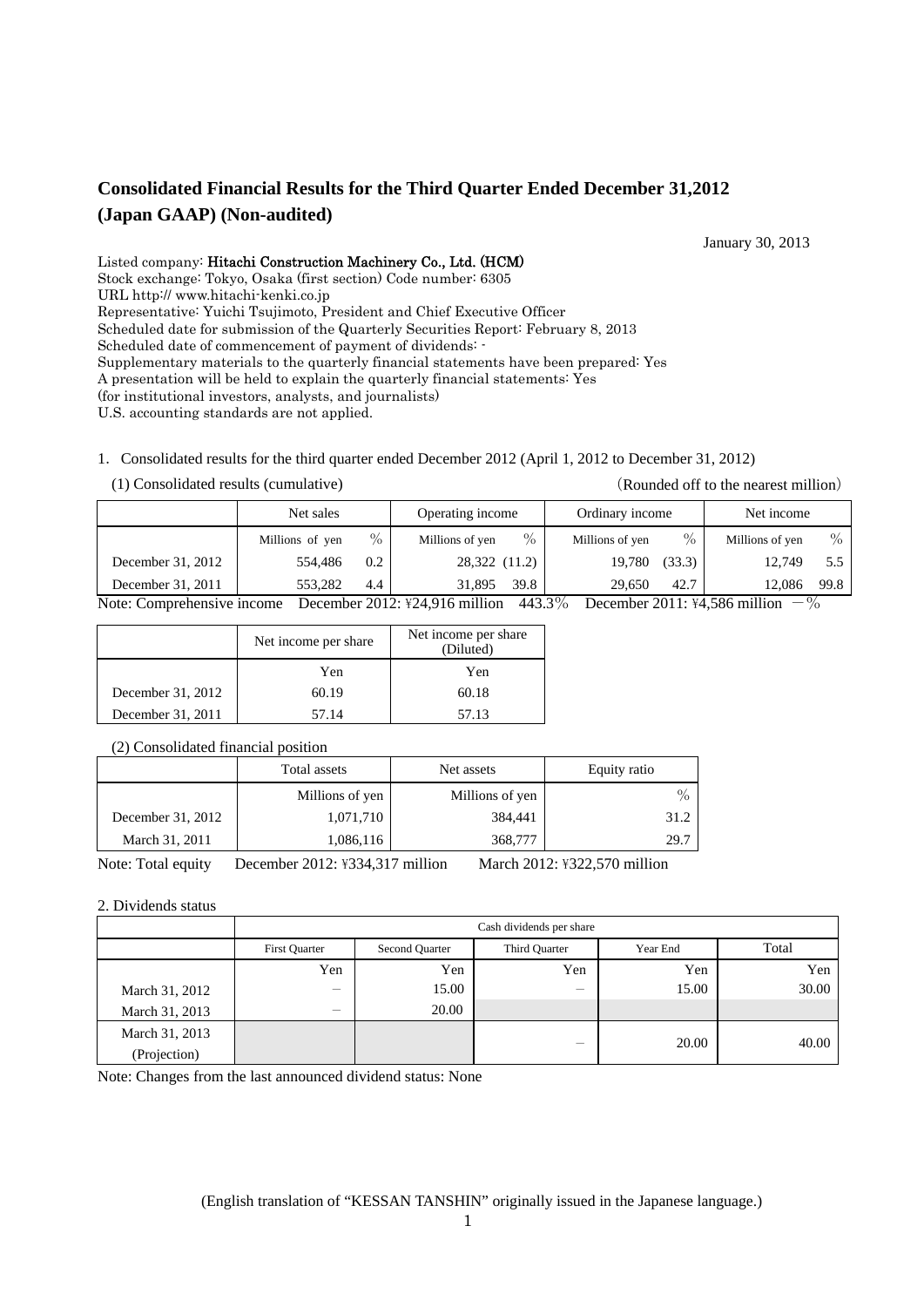3. Consolidated earnings forecast for the fiscal year ending March 2013 (April 1, 2012 to March 31, 2013)

|                | Net sales               | Operating income                 | Ordinary income         | Net income              | Net income per share |
|----------------|-------------------------|----------------------------------|-------------------------|-------------------------|----------------------|
|                | $\%$<br>Millions of yen | $\frac{0}{0}$<br>Millions of yen | $\%$<br>Millions of ven | $\%$<br>Millions of yen | Yen                  |
| March 31, 2013 | 740,000<br>(9.4)        | 56,000<br>2.1                    | 45,000 (13.0)           | 33,000 43.3             | 155.79               |

Note: Changes in consolidated earnings forecast: None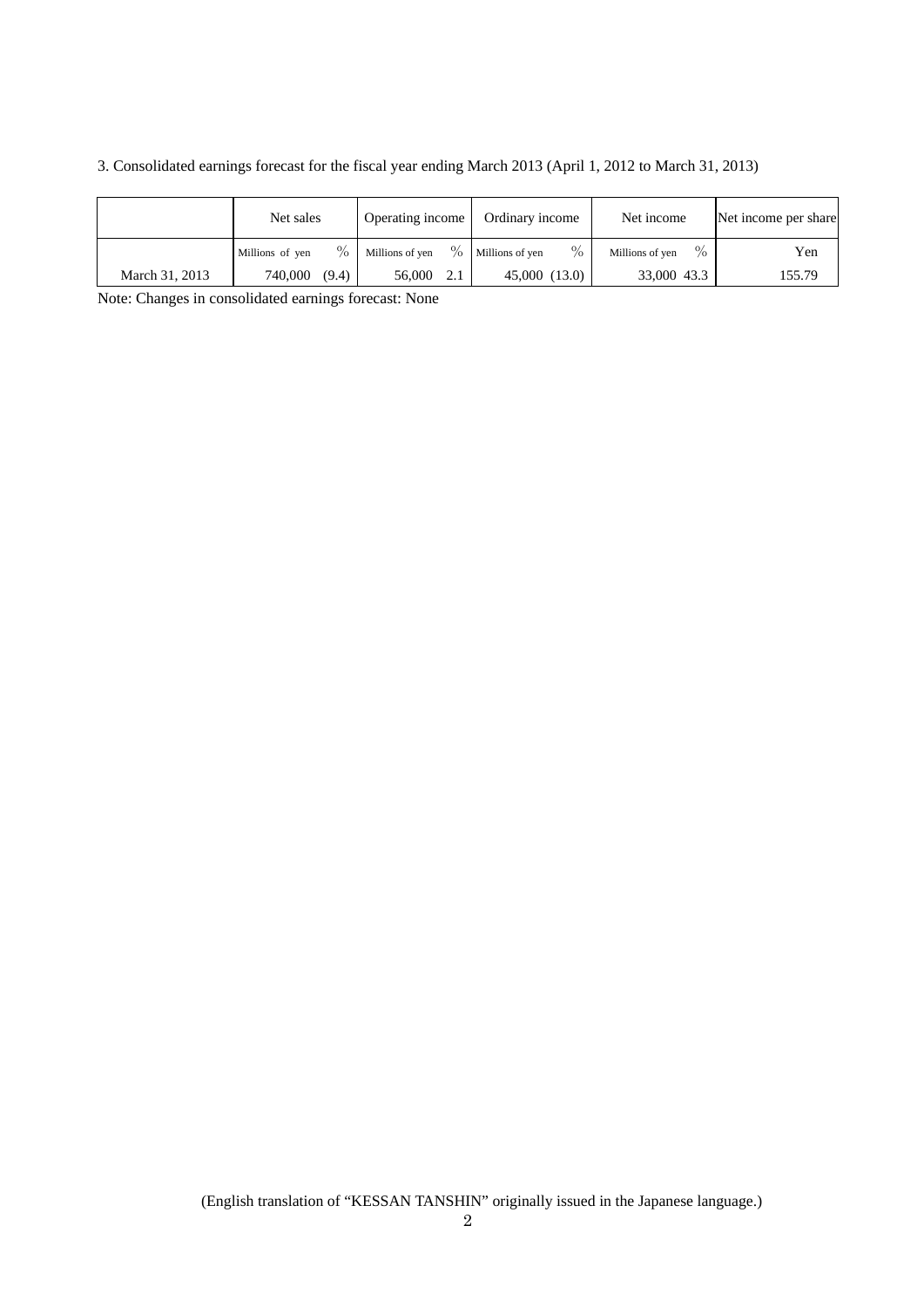#### \*Notes

(1) Important changes in the scope of the consolidation during the period: Yes

TCM Corporation is eliminated from the consolidation.

Note: For details, please refer to "(1) Important changes in the scope of consolidation during the period" in "2. Notes on Summary Information (Other)"on page 6.

(2) Application of special accounting methods: Yes

(3) Changes in accounting policies; changes in accounting estimates; restatements

| [1] Changes in the accompanying revision of accounting policies | : None |
|-----------------------------------------------------------------|--------|
| [2] Changes other than those in [1]                             | : Yes  |
| [3] Changes in accounting estimates                             | : Yes  |
| [4] Restatements                                                | : None |

Note) The Company and its domestic subsidiaries changed the depreciation method of tangible assets from declining-balance method to straight-line method compute from the first quarter. According to article 10-5 of "Ordinance on Terminology, Forms and Preparation Methods of Quarterly Consolidated Financial Statements", "[2] Changes other than those in [1] and "[3] Changes in accounting estimates" should be Yes. Please refer to 2. Notes on Summary Information (Other), (3) Changes in accounting policies; changes in accounting estimates; restatements on page 6.

(4) Number of shares issued (common shares)

| [1] Number of shares issued (including treasury shares)                      |  |
|------------------------------------------------------------------------------|--|
| December 2012: 215,115,038<br>March 2012: 215,115,038                        |  |
| [2] Number of treasury shares at the end of the period                       |  |
| December 2012: 3,291,885<br>March 2012: 3,296,336                            |  |
| [3] Average number of shares during the period (cumulative for all quarters) |  |
| December 2011: 211,509,387<br>December 2012: 211,822,474                     |  |

\* Indication of quarterly review procedure implementation status

This quarterly earnings report is exempt from the quarterly review procedures based upon the Financial Instruments and Exchange Act. It is under the review procedure process at the time of disclosure of this report.

\* Explanation on the appropriate use of results forecasts and other important items

Any forward-looking statements in the report, including results forecasts, are based on certain assumptions that were deemed rational as well as information currently available to the Company at this time. However, various factors should cause actual results to differ materially.

Please refer to 1. Qualitative Information concerning Consolidated Business Performance, (3) Qualitative Information concerning Consolidated Earnings Forecasts on page 10 of the attachment for conditions serving as assumptions for results forecasts.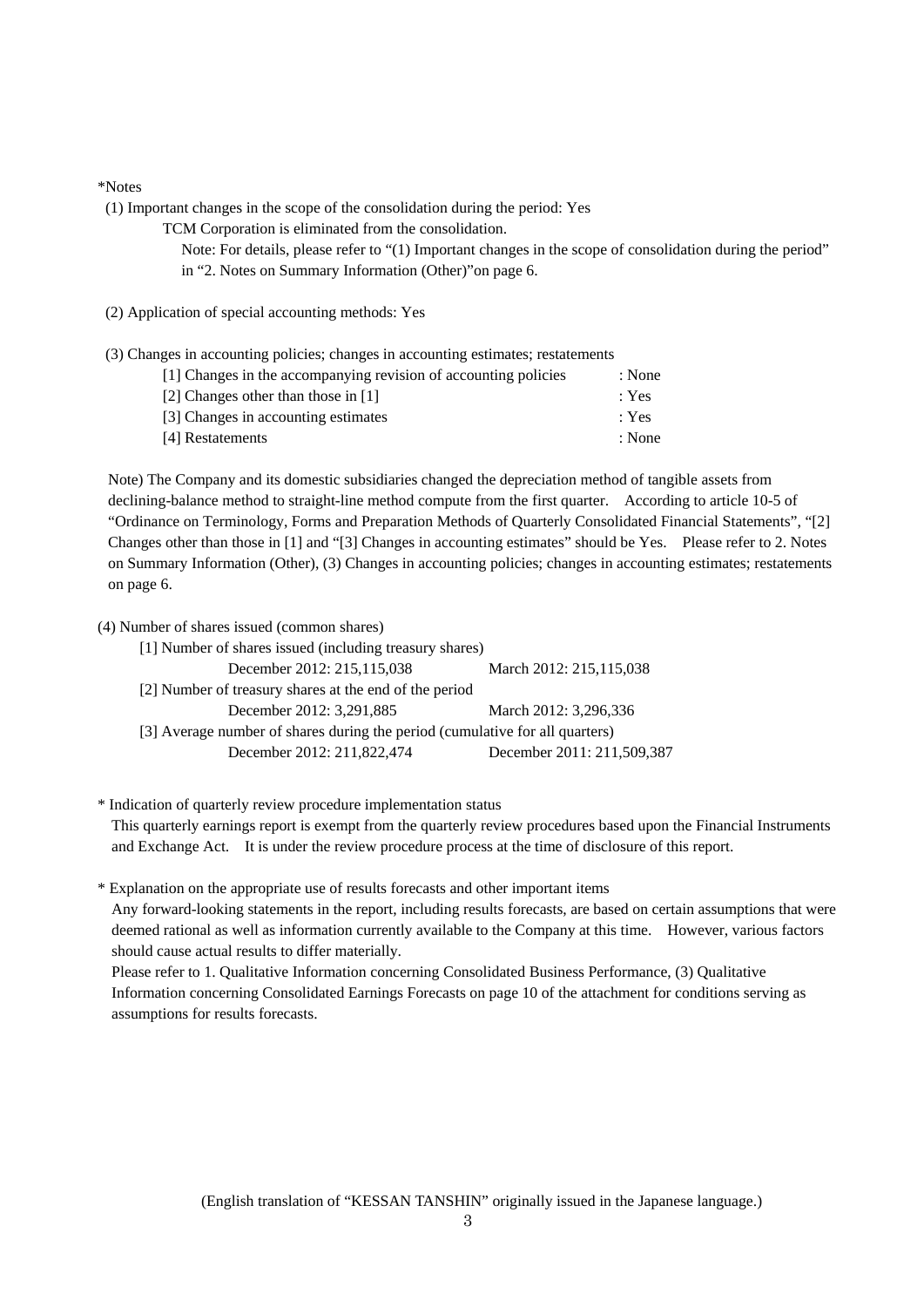### **Index of the Attachment**

|                                                                                   | 5  |
|-----------------------------------------------------------------------------------|----|
|                                                                                   | 5  |
|                                                                                   | 9  |
|                                                                                   | 10 |
|                                                                                   | 11 |
|                                                                                   | 11 |
|                                                                                   | 11 |
| (3) Changes in accounting policies; changes in accounting estimates; restatements | 11 |
|                                                                                   | 12 |
|                                                                                   | 12 |
| (2) Consolidated Statement of Income and Comprehensive Income                     |    |
|                                                                                   | 14 |
|                                                                                   | 15 |
|                                                                                   | 16 |
|                                                                                   | 17 |
|                                                                                   | 17 |
|                                                                                   | 17 |
|                                                                                   |    |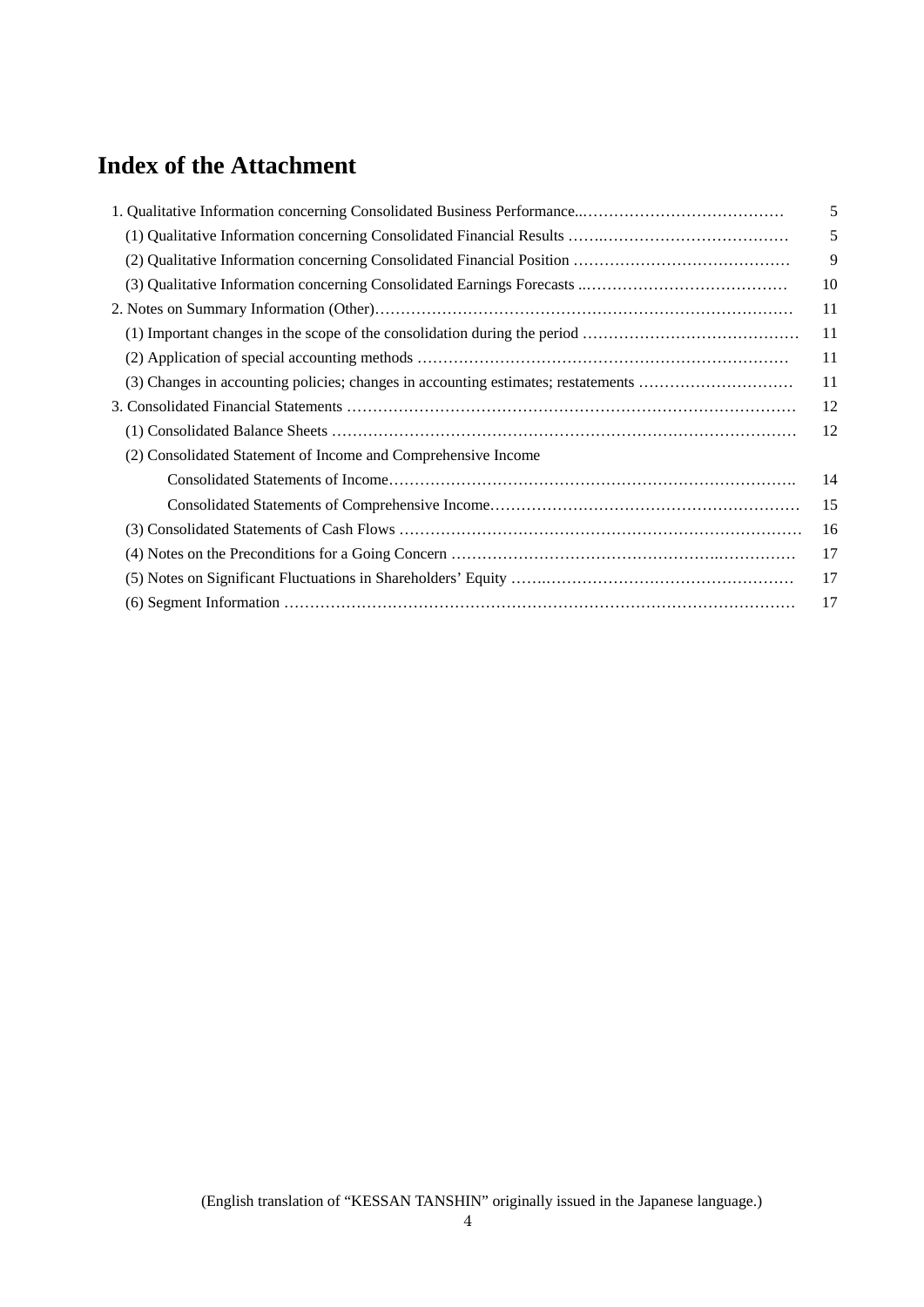#### **1. Qualitative Information concerning Consolidated Business Performance**

#### **(1) Qualitative Information concerning Consolidated Financial Results**

#### **[1] Overview of Business Results**

 In the international economy during the consolidated cumulative third quarter under review (April 1, 2012 to December 31, 2012, hereinafter referred to as the third quarter), the US economy has been showing underlying strength while the economic downturn has remained in Europe with the impact of fiscal restraint and falling household consumption, due to the deteriorating environment for employment and incomes. In addition, economic growth in China and India has further decelerated. As a whole, the future direction of the international economy remains unclear.

 With respect to the market for construction machinery including hydraulic excavators, the domestic market has remained brisk led by increased hydraulic excavator rental due to reconstruction demand, while in China, investment in fixed assets has remained flat and demand sluggish. Moreover, demand from agriculture and forestry in Indonesia, which had been solid, has declined, and world demand as a whole has decreased.

 Under these circumstances, the HCM Group has made strong efforts to increase its share of construction machinery and mining machinery, lowering costs and improving management efficiency, in order to secure profits for the term. In addition, we have renamed our subsidiary Telco Construction Equipment Co., Ltd. to Tata Hitachi Construction Machinery Co., Ltd. to achieve better brand image penetration in the market and strengthen our position in the Indian market against growing competition.

 Concerning construction machinery, we captured reconstruction demand for the industry in the Japanese market while expanding sales of the "ZAXIS-5" series according to local specific needs in foreign markets including emerging markets.

 As for mining machinery, we improved customer satisfaction by enriching after-sales services such as parts maintenance for longer operation time of mining machinery.

 As a result, consolidated sales remained at the same level as the previous term of 554,486 million yen. Operating income decreased by 11% year on year to 28,322 million yen, with the impact of sales drop of 35,300 million yen year on year in China.

The following table summarizes the consolidated results for this term ended December 31, 2012.

|                  |                        |                        |           | (Millions of yen)   |
|------------------|------------------------|------------------------|-----------|---------------------|
|                  | Current fiscal year    | Previous fiscal year   |           | Year-on-year change |
|                  | (April 1, 2012 -       | (April 1, 2011 -       | $(A)-(B)$ | $(A)/(B)-1$         |
|                  | December 31, 2012) (A) | December 31, 2011) (B) |           | (% )                |
| Net sales        | 554,486                | 553,282                | 1,204     | 0.2                 |
| Operating income | 28,322                 | 31,895                 | (3,573)   | (11.2)              |
| Ordinary income  | 19,780                 | 29,650                 | (9,870)   | (33.3)              |
| Net income       | 12,749                 | 12,086                 | 663       | 5.5                 |

Note: Figures under million yen are rounded off.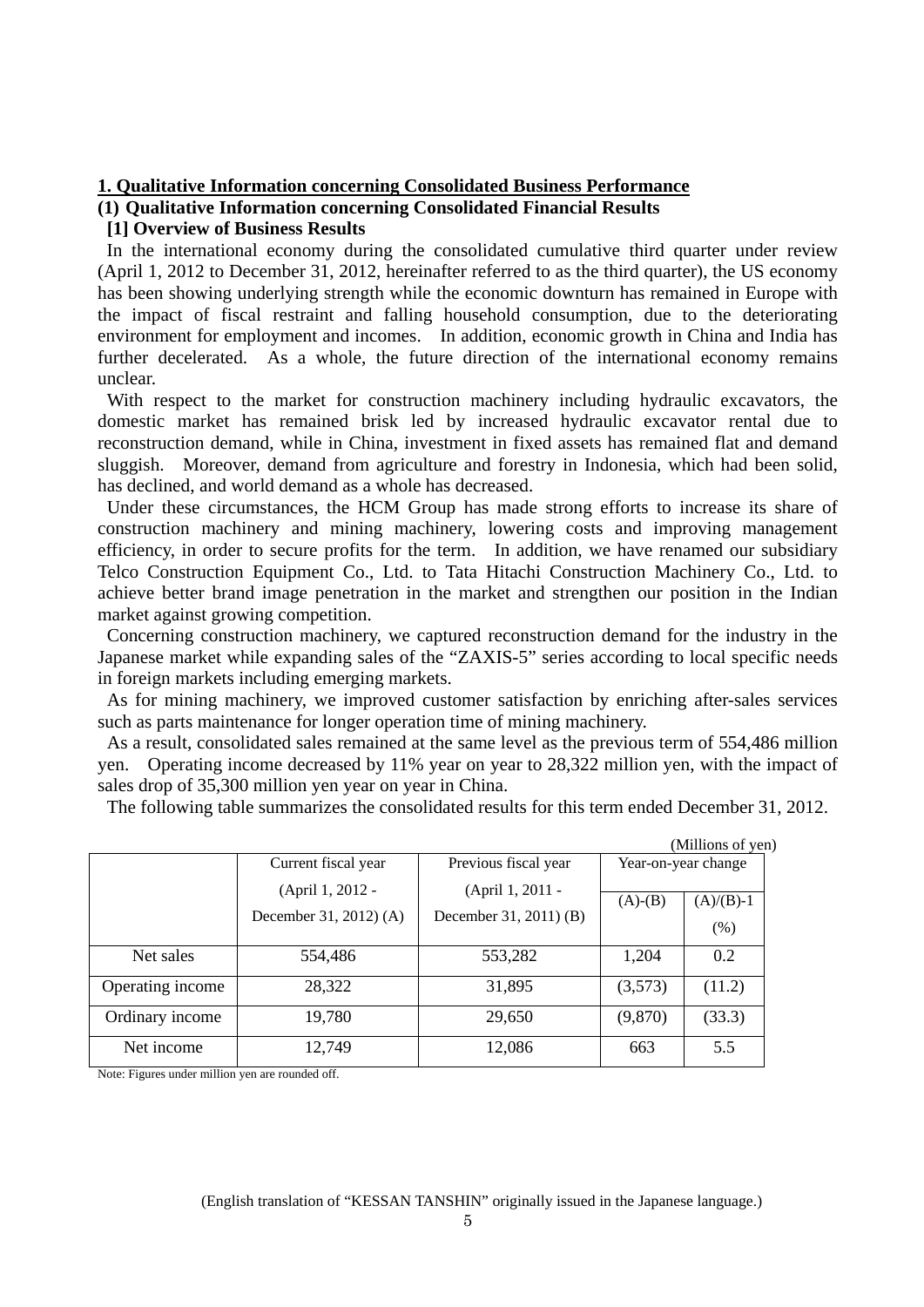#### **[2] Overview of Consolidated Sales by Regional Segment**

#### Japan

While reconstruction demand supported the economy, the pace of recovery appeared to be pausing against the background of a decelerating global economy.

 Demand for construction machinery has increased steadily, helped by increased public works mainly for rehabilitation construction and recovering housing construction.

 Under these circumstances, the number of participants in industry's first point program steadily grew in Hitachi Construction Machinery Japan Co., Ltd., a company established by integrating the rental section and the sales service section. We addressed the improvement of customer satisfaction by promptly responding to various customer wishes such as "want to rent, buy, and repair."

 Nonetheless, consolidated net sales decreased by 5% year on year to 139,436 million yen, because TCM came out of consolidation after the selloff of all the shares in the second quarter.

#### The Americas

In the United States, economic conditions have continued to improve with the increase in capital expenditure and housing starts, as well as recovering consumer spending.

 Demand for construction machinery has increased in accordance with the continuous expansion in demand from the rental and energy industry.

 Under these trends, we increased total sales through expanding sales of a new type of machinery that responds to emission regulations, in addition to capturing replacement demand from the rental industry.

Consequently, net sales increased by 50% year on year to 86,978 million yen.

#### Europe

The European economies were still suffering from an economic slowdown due to the financial crisis.

 Demand for construction machinery was shrinking; falling short of that of the same period last year in Germany, France and the United Kingdom, especially for small construction machinery. In addition, demand for hydraulic excavators and wheel loaders in Southern European countries was also below that of the same period last year.

 Under these trends, we focused on detailed dealer support including expanding sales of hydraulic excavator, hydraulic wheel excavator and mini excavators, as well as wheel loaders whose lineup has been expanded.

Net sales decreased by 10% year on year to 40,485 million yen.

#### Russia-CIS, Africa, and the Middle East

In Russia and the CIS, fixed capital formation was slowing down despite recovering oil prices.

Demand for construction machinery remained uncertain regardless of brisk infrastructure construction for oil and gas developments and mining-related businesses.

 Under these circumstances, the HCM Group further strengthened the support system for dealers through Hitachi Construction Machinery Eurasia Sales LLC. In addition, we started construction of a new plant in Russia, and steadily prepared for introduction of local production.

 In Africa, we strengthened relationships with dealers in north western and middle Africa, and began to establish new dealers in southern Africa including Zimbabwe.

 Turning to the Middle East, we increased sales by focusing on overseas construction projects by major Turkish contractors and large order receipts from the Iraqi government.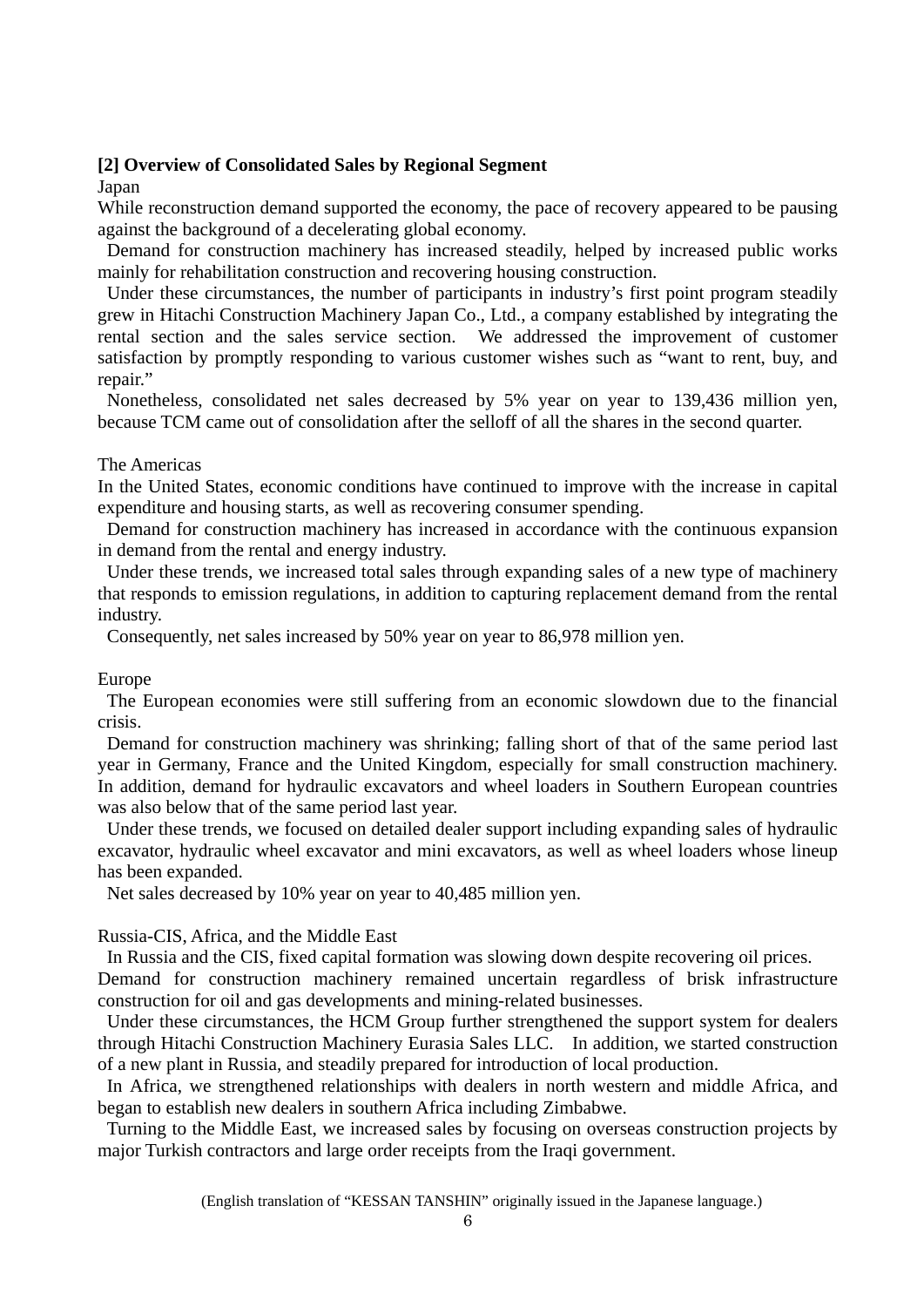Consequently, net sales increased by 15% year on year to 51,389 million yen.

#### Asia and Oceania

 In Indonesia, while mining-related demand has decelerated due to a fall in the coal and palm oil prices, infrastructure investment-related demand in urban areas has become more apparent. Also demand for social infrastructure development including flood rehabilitation demand in Thailand and subway construction in Singapore continued to be strong.

 Under these conditions, P. T. Hitachi Construction Machinery Indonesia improved preparedness for local mass production of a new type of machine responding to the needs of these markets, for further sales increase.

 In India, economic growth slowed down with an unchanged high interest rate policy due to a weakened rupee and inflationary pressure.

 Under fierce competition in the construction machinery market in India, we maintained a high market share of hydraulic excavator sales, by renaming Telco Construction Equipment Co., Ltd. to Tata Hitachi Construction Machinery Co., Ltd., and presenting a new type of machine at International Mining & Machine Exhibition (IMME) in Kolkata.

 In Australia, sales related to construction remained steady, reflecting the strong economic trend, while demand for some resources such as coal and iron ore decreased.

 Under these circumstances, we responded to demand for various types of construction machinery, as well as increased sales of parts, with careful attention to market trends by industry. As to the forestry market, we launched a new forestry use machine in New Zealand to increase sales.

Consequently, net sales increased by 8% year on year to 179,500 million yen.

#### China

In China, despite pump-priming measures taken against the slowdown in the economy, such as lowering public interest rates and the reserve deposit rate multiple times, the demand for construction machinery has continued to fall significantly below that of the same period last year.

 Under these circumstances, in addition to introducing strategy-focused machinery into the market, we utilized a parts and sales management system and enhanced collaborative relationships with dealers via close connections with Global e-Service, etc. to increase our market presence.

Nevertheless, net sales decreased by 38% year on year to 56,698 million yen.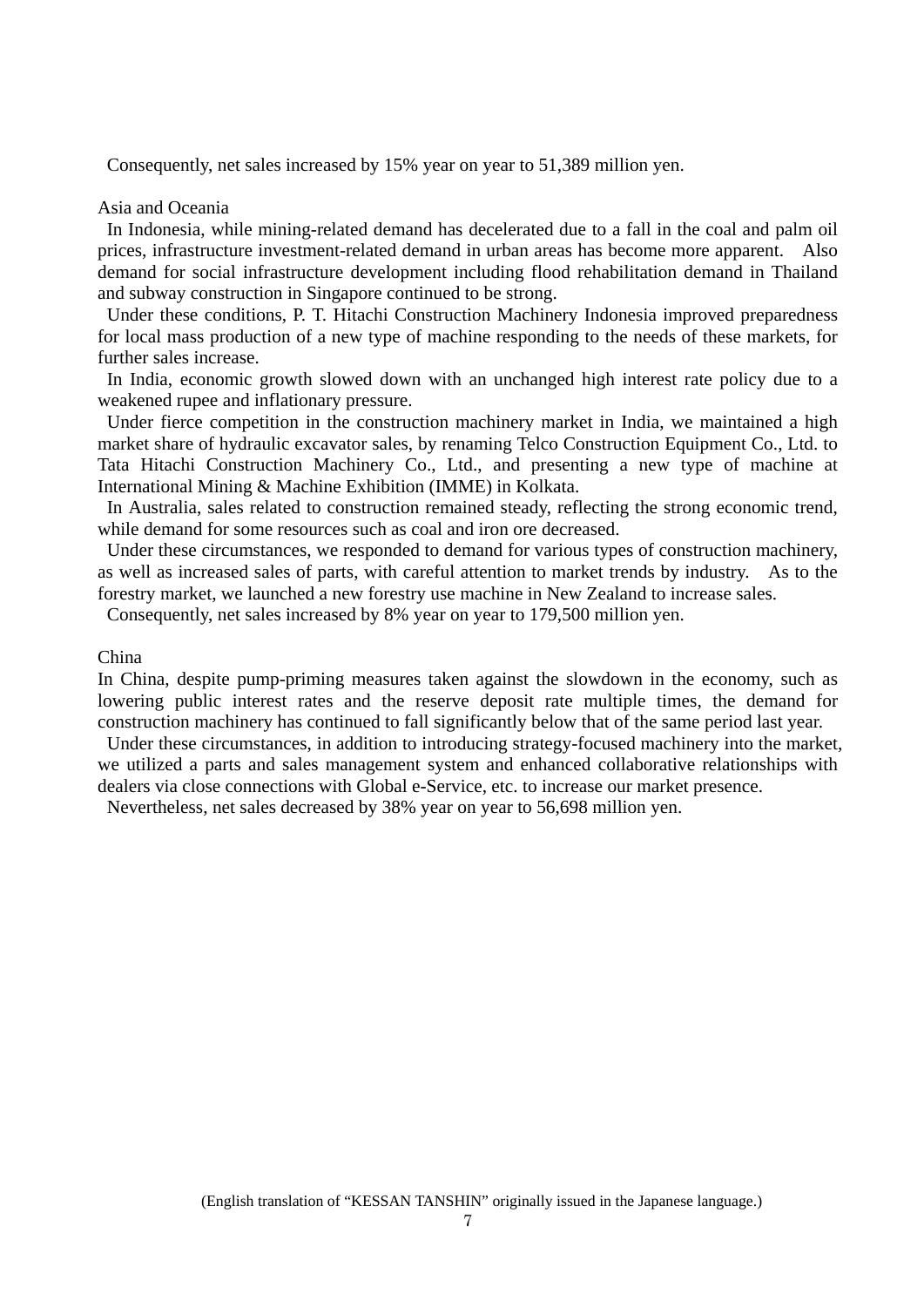| <b>Consolidated Net Sales by Geographic Area</b><br>(Millions of yen) |                    |                         |                          |                    |                     |              |  |
|-----------------------------------------------------------------------|--------------------|-------------------------|--------------------------|--------------------|---------------------|--------------|--|
|                                                                       |                    | 3Q, current fiscal year | 3Q, previous fiscal year |                    | Increase (Decrease) |              |  |
|                                                                       | $(April 1, 2012 -$ |                         | (April 1, 2011-          |                    |                     | year-on-year |  |
|                                                                       |                    | December 31, 2012)      |                          | December 31, 2011) |                     |              |  |
|                                                                       | <b>Net Sales</b>   | Proportion              | <b>Net Sales</b>         | Proportion         | Amount              | $\%$         |  |
|                                                                       |                    | (% )                    |                          | (% )               | of change           | change       |  |
| The Americas                                                          | 86,978             | 15.7                    | 58,196                   | 10.5               | 28,782              | 49.5         |  |
| Europe                                                                | 40,485             | 7.3                     | 44,718                   | 8.1                | (4,233)             | (9.5)        |  |
| Russia-CIS, Africa,<br>and the Middle East                            | 51,389             | 9.3                     | 44,705                   | 8.1                | 6,684               | 15.0         |  |
| Asia and Oceania                                                      | 179,500            | 32.4                    | 166,618                  | 30.1               | 12,882              | 7.7          |  |
| China                                                                 | 56,698             | 10.2                    | 91,998                   | 16.6               | (35,300)            | (38.4)       |  |
| Sub-total                                                             | 415,050            | 74.9                    | 406,235                  | 73.4               | 8,815               | 2.2          |  |
| Japan                                                                 | 139,436            | 25.1                    | 147,047                  | 26.6               | (7,611)             | (5.2)        |  |
| Total                                                                 | 554,486            | 100.0                   | 553,282                  | 100.0              | 1,204               | 0.2          |  |

The following table summarizes consolidated net sales by region:

Note: Figures under million yen are rounded off.

#### **[3] Overview of Consolidated Net Sales by Business Segment**

#### **(a) Construction Machinery Business**

Regarding construction-related machinery, we strove to expand sales, by strengthening the sales of the "ZAXIS-5" series of hydraulic excavators, which respond to diversified local specific needs, as well as promoting sales of a new model of the Ultra-Short Turning Radius mini excavator.

 In mining-related products, we focused on capturing demand through combined sales of trolley-assist dump trucks, which have achieved significant productivity improvement while reducing fuel costs and environmental impact, and electrical motor-driven-type ultra-large hydraulic excavators. We also improved customer satisfaction by enhancing after-sales services for parts, for longer operation time and high loads on mining machinery.

Consequently, net sales increased by 7% year on year to 539,656 million yen.

#### **(b) Industrial Vehicle Business**

In the second quarter, the Company sold all issued shares of its subsidiary corporation, TCM Corporation, which constitutes the industrial vehicle business. Therefore, the segment income of the industrial vehicle business only in the first quarter is included in the cumulative financial result of the period from April 1 to December 31.

Net sales for the first quarter accounted for 14,830 million yen.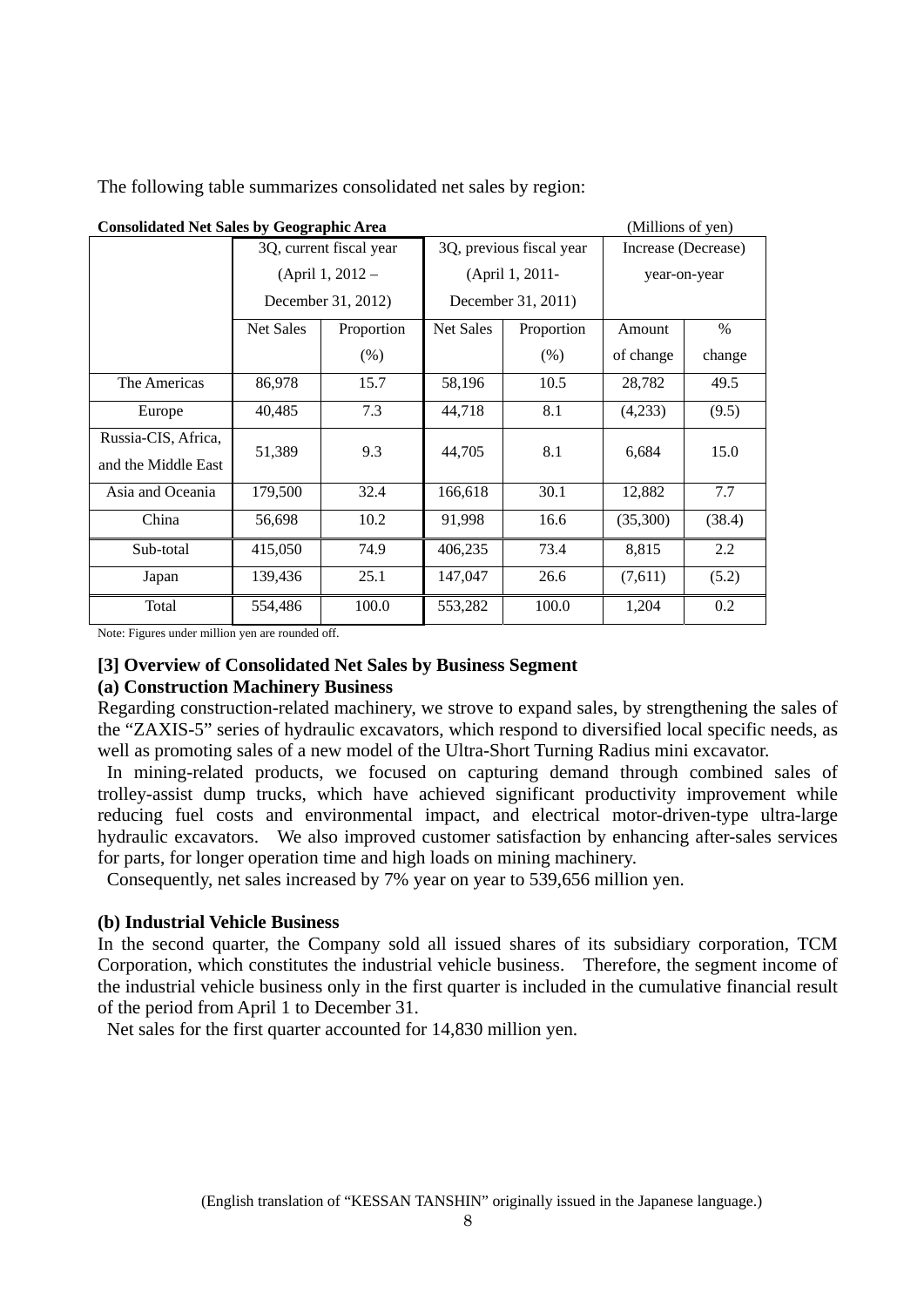#### **(2) Qualitative Information concerning Consolidated Financial Position**

#### **[1] Status of Assets, Liabilities, and Net Assets**

#### **(a) Assets**

Current assets at the end of the third quarter amounted to 719,032 million yen, a decrease of 4.4%, or 33,272 million yen, from the previous fiscal year-end. This was due mainly to a decrease of 85,577 million yen in the total receivables (notes receivables, accounts receivables, lease receivables, and investment assets).

 Non-current assets increased by 5.7%, or 18,866 million yen, from the end of the previous fiscal year to 352,678 million yen.

 As a result, total assets decreased by 1.3%, or 14,406 million yen, from the end of the previous fiscal year to 1,071,710 million yen.

#### **(b) Liabilities**

Current liabilities at the end of the third quarter amounted to 458,066 million yen, a decrease of 11.9%, or 61,986 million yen, from the previous fiscal year-end. This was due mainly to decreases in notes payable and accounts payable of 35,582 million yen and short-term loans of 10,868 million yen.

 Non-current liabilities increased by 16.2%, or 31,916 million yen, from the end of the previous fiscal year-end to 229,203 million yen. This was due mainly to increases in bonds of 19,990 million yen and in long-term loans of 15,701 million yen.

 As a result, total liabilities decreased by 4.2%, or 30,070 million yen, from the previous fiscal year-end to 687,269 million yen.

#### **(c) Net assets**

 Net assets including minority interests increased by 4.2%, or 15,664 million yen, from the previous fiscal year-end to 384,441 million yen. This was mainly due to increase in net income to 12,749 million yen and effects of foreign currency translation adjustments, etc.

#### **[2] Status of Consolidated Cash Flows**

Cash and cash equivalents at the end of the third quarter totaled 79,714 million yen, a decrease of 1,345 million yen from the end of the previous fiscal year. Factors relating to each cash flow category were as follows:

#### (Cash Flows from Operating Activities)

Net cash provided by operating activities totaled 40,557 million yen, a difference of 43,037 million yen compared with the third quarter of the previous fiscal year.

 Factors that increased cash included net income before income taxes and minority interests in the third quarter amounting to 28,384 million yen, 26,553 million yen in depreciation and amortization, and a decrease of 81,140 million yen in total notes and accounts receivables (including lease receivables). Factors that reduced cash included an increase of 50,148 million yen in inventory as well as 19,134 million yen of income taxes paid, etc.

#### (Cash Flows from Investing Activities)

Net cash used in investing activities was 22,208 million yen, an increase of 116 million yen compared with the third quarter of the previous fiscal year.

As a result, free cash flows, the sum of cash flows from operating activities and cash flows from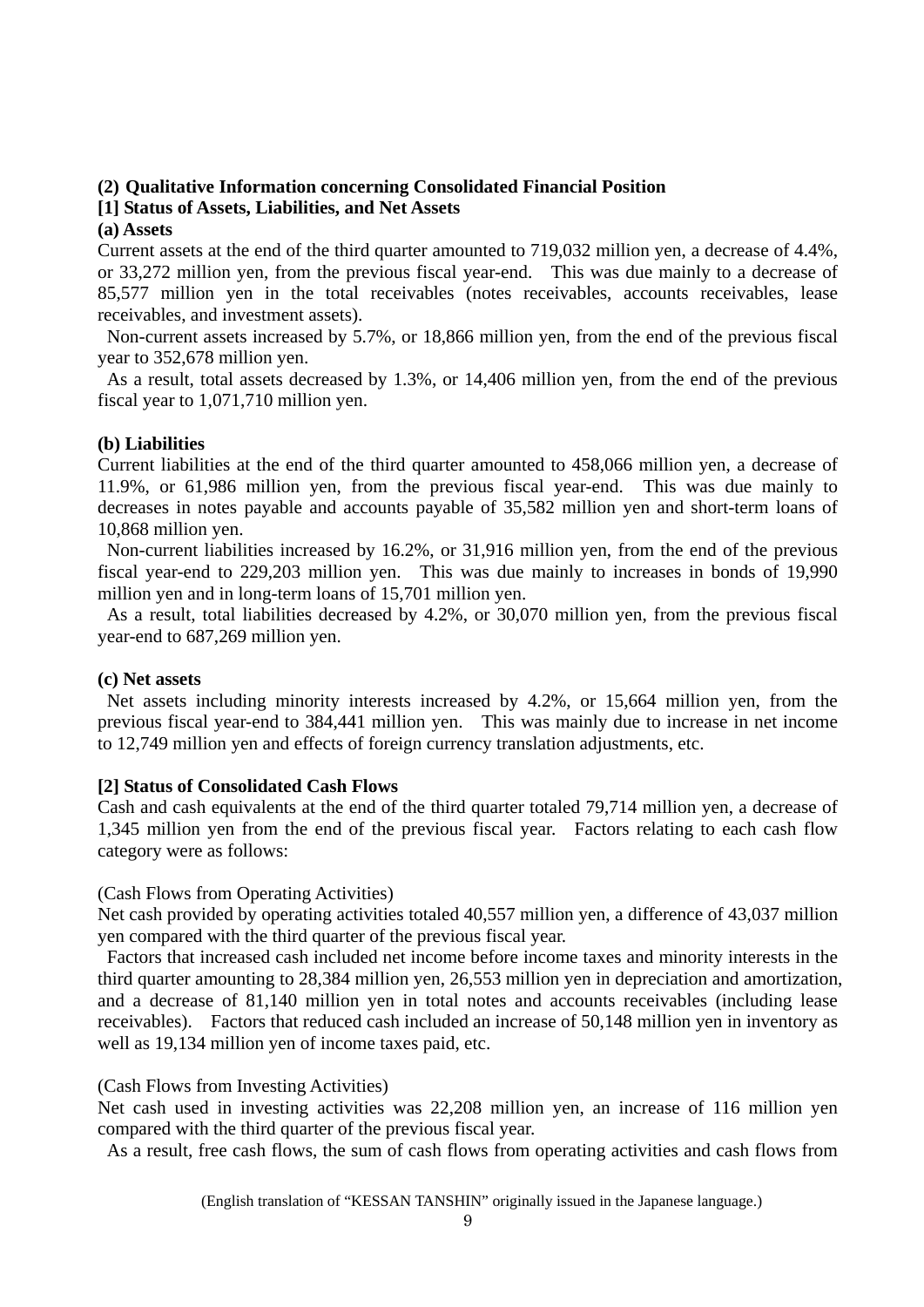investing activities amounted to an inflow of 18,349 million yen.

#### (Cash Flows from Financing Activities)

Net cash used in financing activities totaled 21,277 million yen. This was mainly due to the amount used for interest paid of 8,807 million yen and dividend paid of 12,610 million yen.

#### **(3) Qualitative Information concerning Consolidated Earnings Forecasts**

Figures in the consolidated earnings forecast for the full term ended March 31, 2013 (April 1, 2012 to March 31, 2013) incorporated a forecast of demand for 201,000 units of hydraulic excavators, a decrease of 5,000 units from the previous forecast (a decrease of 11% year on year), which was due to market slowdowns in China, India and Indonesia. As to the mining business, demand for mining machinery was weakening, reflecting sluggish resource demands. Meanwhile, we have not revised the consolidated earnings forecast for the full term announced on October 25, 2012, with consideration for ongoing sales system enhancement and software business enrichment (e.g., parts sales, service and sales of used equipment and remanufacturing parts), as well as the current foreign exchange situation of the weakening yen.

As such, the forecasts are unchanged from the previous forecast of 740 billion yen in sales (decrease of 9% year on year), which falls short of the previous term, 56 billion yen in operating income (increase of 2% year on year), 45 billion yen in ordinary income (decrease of 13% year on year) and 33 billion yen in net income (increase of 43% year on year), respectively.

Assumptions of foreign exchange rates are changed as follows: from 78 yen to 89 yen for the US dollar, from 100 yen to 119 yen for the euro and from 12.3 yen to 14.4 yen for the Chinese yuan. The previous figures were assumed as of October 25.

| Consolidated Earlings Forecast for the Full Tear Ending March 31, 2015<br>нишонѕ от уен) |           |           |          |            |                |  |
|------------------------------------------------------------------------------------------|-----------|-----------|----------|------------|----------------|--|
|                                                                                          | Net sales | Operating | Ordinary | Net income | Net income per |  |
|                                                                                          |           | income    | income   |            | share (Yen)    |  |
| Previous Forecast (A)                                                                    | 740,000   | 56,000    | 45,000   | 33,000     | 155.79         |  |
| Revised Forecast (B)                                                                     | 740,000   | 56,000    | 45,000   | 33,000     | 155.79         |  |
| Difference $(B-A)$                                                                       |           |           |          |            |                |  |
| Change $(\%)$                                                                            |           |           |          |            |                |  |
| Previous Year Ended                                                                      |           |           |          |            |                |  |
| Mar 31, 2012                                                                             | 817.143   | 54.837    | 51.711   | 23.036     | 108.88         |  |

 $\frac{C_1}{C_2}$  Full Year Ending March 21, 2012 (Millions of year)

Note: Any forward-looking statements in the report, including results forecasts, are based on certain assumptions that were deemed rational as well as information currently available to the Company at this time. However, various factors may cause the actual results to differ materially.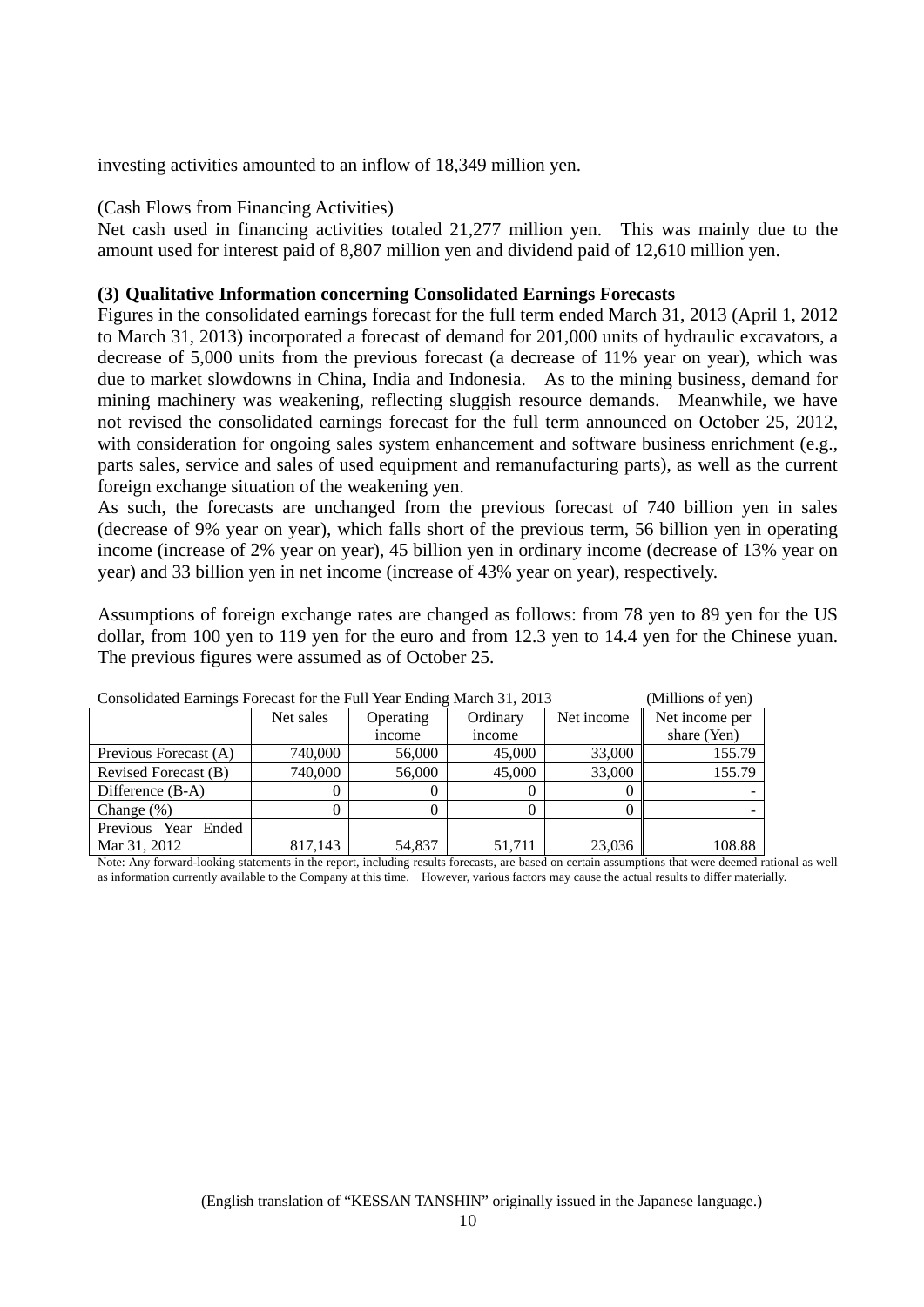#### **2. Notes on Summary Information (Other)**

(1) Important changes in the scope of consolidation during the period

On August 1, 2012, the Company sold all issued shares of its subsidiary corporation, TCM Corporation to UniCarriers Corporation. Based on the change regarding this important subsidiary, TCM Corporation and its subsidiaries (a total of 11 companies) are not included in the scope of consolidation. (The number of consolidated subsidiaries for the third quarter ended December31, 2012 is 48.)

(2) Application of special accounting methods

#### **Standard used to calculate income taxes**

Tax expenses are calculated by making a reasonable estimation of the effective tax rate on income before income taxes and minority interests for the fiscal year including the third quarter after the application of deferred tax accounting and applying the estimated effective tax rate to the quarterly income before income taxes and minority interests. However, if the results are unreasonable, we use the effective statutory tax rate.

Income tax adjustments are included in the income tax account stated in the Consolidated Statements of Income.

(3) Changes in accounting policies; changes in accounting estimates; restatements

#### **Changes in accounting policies**

(Changes in depreciation method of tangible assets)

Although the Company and its domestic subsidiaries had previously adopted the declining-balance method to compute the depreciation of tangible assets except the buildings (excluding the annex equipment to the buildings) acquired before April 1, 1998, from the fiscal year beginning April 1, 2012, the Company and its domestic subsidiaries have changed the depreciation method and have adopted the straight-line method as a general rule.

Since the investment in construction and the development of natural resources mainly in emerging nations are showing steady growth, demand for construction machinery and mining machinery produced by HCM group has been increasing all over the world. In order to meet these increasing demands, the mid-term management plan was issued in 2011 and the Group made a large capital expenditure for the purpose of enhancing the production capacity.

Under the mid-term management plan, the Company has started to move away from the manufacture of products in which HCM does not have technical advantages. On the other hand, the Company has started to produce high value-added and important products and components domestically. By these efforts, the Company has established a more stable production system that is not vulnerable to the fluctuations of any particular market. So the Company and domestic subsidiaries decided to change the tangible fixed assets depreciation method to the straight-line method to reflect the actual status of tangible assets.

11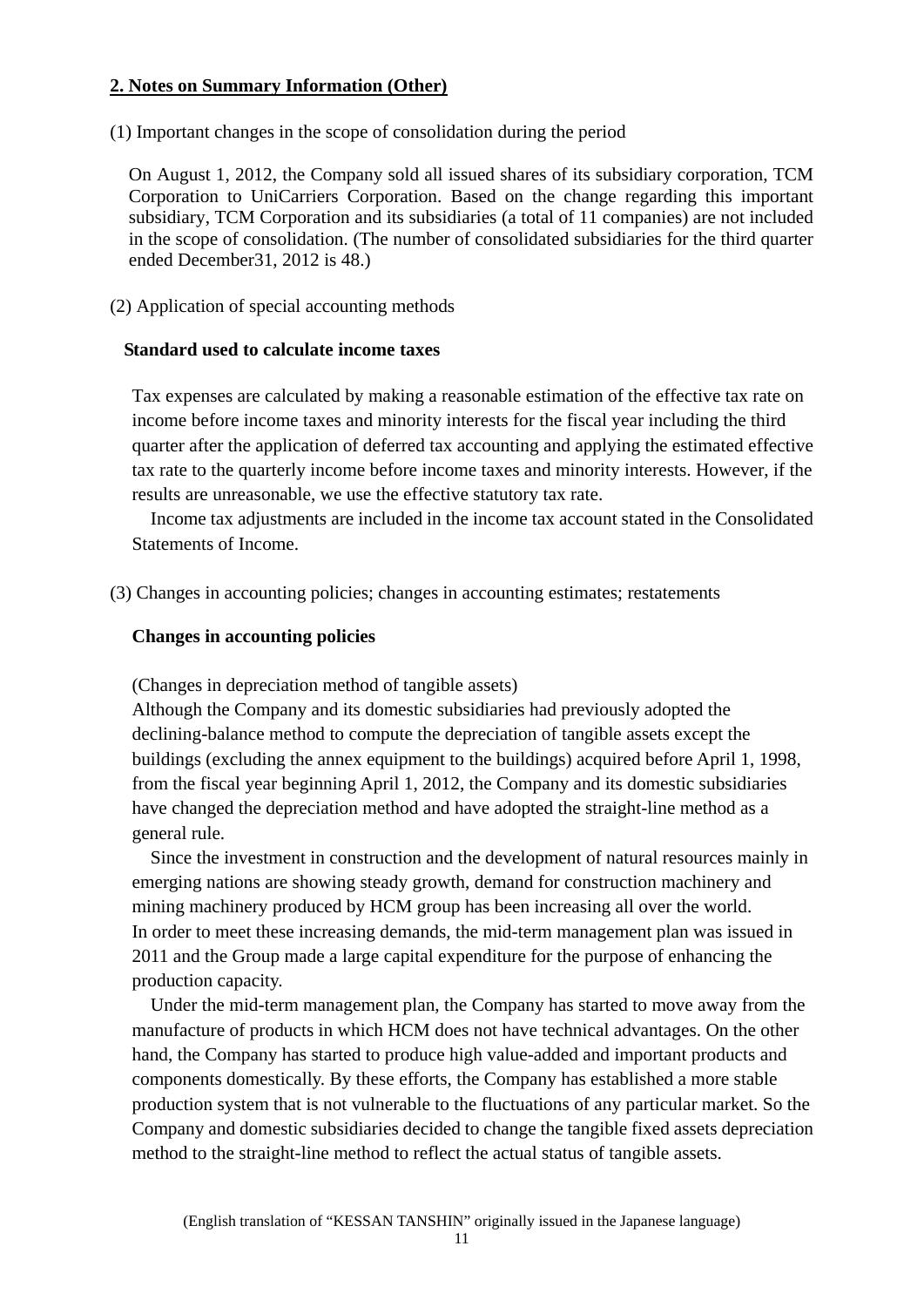## **3. Consolidated Financial Statements**

| Third quarter<br>Previous year-end<br>As of<br>As of<br>$(A)-(B)$<br>Dec. 31, 2012 (A).<br>Mar. 31, 2012 (B).<br><b>Current assets</b><br>64,083<br>Cash and bank deposits<br>72,803<br>Notes and accounts receivable<br>172,184<br>238,478<br>Lease receivables and investment assets<br>101,038<br>120,321<br>224,405<br>Merchandise and manufactured goods<br>186,625<br>37,780<br>71,604<br>58,485<br>Work in process<br>13,119<br>Material and supplies<br>20,846<br>23,802<br>Other<br>72,214<br>57,072<br>15,142<br>Less: Allowance for doubtful accounts<br>(7, 342)<br>(5,282)<br>Total current assets<br>719,032<br>752,304<br>(33, 272)<br><b>Non-current assets</b><br>Property, plant and equipment<br>44,008<br>Property held for lease (net)<br>43,602<br>406<br>67,098<br>Buildings and structures (net)<br>75,675<br>8,577<br>Machinery, equipment nd vehicles (net)<br>56,566<br>51,063<br>5,503<br>Tools, furniturand fixtures (net)<br>602<br>5,497<br>4,895<br>Land<br>54,417<br>64,170<br>Construction in progress<br>24,344<br>14,032<br>10,312<br>260,507<br>244,860<br>Net property, plant and equipment<br>15,647<br><b>Intangible assets</b><br>Software<br>18,436<br>19,965<br>Goodwill<br>11,886<br>18,144<br>Other<br>2,596<br>2,678<br>(82)<br>Total intangible assets<br>32,918<br>40,787<br>(7, 869)<br><b>Investments and other assets</b><br>24,399<br>Investments in securities<br>20,736<br>3,663<br>Other<br>35,637<br>28,152<br>7,485<br>Less: Allowance for doubtful accounts<br>(783)<br>(723)<br>(60)<br>59,253<br>48,165<br>11,088<br>Total investments and other assets<br>352,678<br>333,812<br>Total non-current assets<br>18,866<br>1,071,710<br>1,086,116<br>(14, 406) | (1) Consolidated Balance Sheets |  | (Millions of yen) |
|------------------------------------------------------------------------------------------------------------------------------------------------------------------------------------------------------------------------------------------------------------------------------------------------------------------------------------------------------------------------------------------------------------------------------------------------------------------------------------------------------------------------------------------------------------------------------------------------------------------------------------------------------------------------------------------------------------------------------------------------------------------------------------------------------------------------------------------------------------------------------------------------------------------------------------------------------------------------------------------------------------------------------------------------------------------------------------------------------------------------------------------------------------------------------------------------------------------------------------------------------------------------------------------------------------------------------------------------------------------------------------------------------------------------------------------------------------------------------------------------------------------------------------------------------------------------------------------------------------------------------------------------------------------------------------------------------------------------|---------------------------------|--|-------------------|
|                                                                                                                                                                                                                                                                                                                                                                                                                                                                                                                                                                                                                                                                                                                                                                                                                                                                                                                                                                                                                                                                                                                                                                                                                                                                                                                                                                                                                                                                                                                                                                                                                                                                                                                        |                                 |  |                   |
|                                                                                                                                                                                                                                                                                                                                                                                                                                                                                                                                                                                                                                                                                                                                                                                                                                                                                                                                                                                                                                                                                                                                                                                                                                                                                                                                                                                                                                                                                                                                                                                                                                                                                                                        |                                 |  |                   |
|                                                                                                                                                                                                                                                                                                                                                                                                                                                                                                                                                                                                                                                                                                                                                                                                                                                                                                                                                                                                                                                                                                                                                                                                                                                                                                                                                                                                                                                                                                                                                                                                                                                                                                                        | <b>ASSETS</b>                   |  |                   |
|                                                                                                                                                                                                                                                                                                                                                                                                                                                                                                                                                                                                                                                                                                                                                                                                                                                                                                                                                                                                                                                                                                                                                                                                                                                                                                                                                                                                                                                                                                                                                                                                                                                                                                                        |                                 |  |                   |
|                                                                                                                                                                                                                                                                                                                                                                                                                                                                                                                                                                                                                                                                                                                                                                                                                                                                                                                                                                                                                                                                                                                                                                                                                                                                                                                                                                                                                                                                                                                                                                                                                                                                                                                        |                                 |  | (8,720)           |
|                                                                                                                                                                                                                                                                                                                                                                                                                                                                                                                                                                                                                                                                                                                                                                                                                                                                                                                                                                                                                                                                                                                                                                                                                                                                                                                                                                                                                                                                                                                                                                                                                                                                                                                        |                                 |  | (66, 294)         |
|                                                                                                                                                                                                                                                                                                                                                                                                                                                                                                                                                                                                                                                                                                                                                                                                                                                                                                                                                                                                                                                                                                                                                                                                                                                                                                                                                                                                                                                                                                                                                                                                                                                                                                                        |                                 |  | (19, 283)         |
|                                                                                                                                                                                                                                                                                                                                                                                                                                                                                                                                                                                                                                                                                                                                                                                                                                                                                                                                                                                                                                                                                                                                                                                                                                                                                                                                                                                                                                                                                                                                                                                                                                                                                                                        |                                 |  |                   |
|                                                                                                                                                                                                                                                                                                                                                                                                                                                                                                                                                                                                                                                                                                                                                                                                                                                                                                                                                                                                                                                                                                                                                                                                                                                                                                                                                                                                                                                                                                                                                                                                                                                                                                                        |                                 |  |                   |
|                                                                                                                                                                                                                                                                                                                                                                                                                                                                                                                                                                                                                                                                                                                                                                                                                                                                                                                                                                                                                                                                                                                                                                                                                                                                                                                                                                                                                                                                                                                                                                                                                                                                                                                        |                                 |  | (2,956)           |
|                                                                                                                                                                                                                                                                                                                                                                                                                                                                                                                                                                                                                                                                                                                                                                                                                                                                                                                                                                                                                                                                                                                                                                                                                                                                                                                                                                                                                                                                                                                                                                                                                                                                                                                        |                                 |  |                   |
|                                                                                                                                                                                                                                                                                                                                                                                                                                                                                                                                                                                                                                                                                                                                                                                                                                                                                                                                                                                                                                                                                                                                                                                                                                                                                                                                                                                                                                                                                                                                                                                                                                                                                                                        |                                 |  | (2,060)           |
|                                                                                                                                                                                                                                                                                                                                                                                                                                                                                                                                                                                                                                                                                                                                                                                                                                                                                                                                                                                                                                                                                                                                                                                                                                                                                                                                                                                                                                                                                                                                                                                                                                                                                                                        |                                 |  |                   |
|                                                                                                                                                                                                                                                                                                                                                                                                                                                                                                                                                                                                                                                                                                                                                                                                                                                                                                                                                                                                                                                                                                                                                                                                                                                                                                                                                                                                                                                                                                                                                                                                                                                                                                                        |                                 |  |                   |
|                                                                                                                                                                                                                                                                                                                                                                                                                                                                                                                                                                                                                                                                                                                                                                                                                                                                                                                                                                                                                                                                                                                                                                                                                                                                                                                                                                                                                                                                                                                                                                                                                                                                                                                        |                                 |  |                   |
|                                                                                                                                                                                                                                                                                                                                                                                                                                                                                                                                                                                                                                                                                                                                                                                                                                                                                                                                                                                                                                                                                                                                                                                                                                                                                                                                                                                                                                                                                                                                                                                                                                                                                                                        |                                 |  |                   |
|                                                                                                                                                                                                                                                                                                                                                                                                                                                                                                                                                                                                                                                                                                                                                                                                                                                                                                                                                                                                                                                                                                                                                                                                                                                                                                                                                                                                                                                                                                                                                                                                                                                                                                                        |                                 |  |                   |
|                                                                                                                                                                                                                                                                                                                                                                                                                                                                                                                                                                                                                                                                                                                                                                                                                                                                                                                                                                                                                                                                                                                                                                                                                                                                                                                                                                                                                                                                                                                                                                                                                                                                                                                        |                                 |  |                   |
|                                                                                                                                                                                                                                                                                                                                                                                                                                                                                                                                                                                                                                                                                                                                                                                                                                                                                                                                                                                                                                                                                                                                                                                                                                                                                                                                                                                                                                                                                                                                                                                                                                                                                                                        |                                 |  |                   |
|                                                                                                                                                                                                                                                                                                                                                                                                                                                                                                                                                                                                                                                                                                                                                                                                                                                                                                                                                                                                                                                                                                                                                                                                                                                                                                                                                                                                                                                                                                                                                                                                                                                                                                                        |                                 |  | (9,753)           |
|                                                                                                                                                                                                                                                                                                                                                                                                                                                                                                                                                                                                                                                                                                                                                                                                                                                                                                                                                                                                                                                                                                                                                                                                                                                                                                                                                                                                                                                                                                                                                                                                                                                                                                                        |                                 |  |                   |
|                                                                                                                                                                                                                                                                                                                                                                                                                                                                                                                                                                                                                                                                                                                                                                                                                                                                                                                                                                                                                                                                                                                                                                                                                                                                                                                                                                                                                                                                                                                                                                                                                                                                                                                        |                                 |  |                   |
|                                                                                                                                                                                                                                                                                                                                                                                                                                                                                                                                                                                                                                                                                                                                                                                                                                                                                                                                                                                                                                                                                                                                                                                                                                                                                                                                                                                                                                                                                                                                                                                                                                                                                                                        |                                 |  |                   |
|                                                                                                                                                                                                                                                                                                                                                                                                                                                                                                                                                                                                                                                                                                                                                                                                                                                                                                                                                                                                                                                                                                                                                                                                                                                                                                                                                                                                                                                                                                                                                                                                                                                                                                                        |                                 |  | (1,529)           |
|                                                                                                                                                                                                                                                                                                                                                                                                                                                                                                                                                                                                                                                                                                                                                                                                                                                                                                                                                                                                                                                                                                                                                                                                                                                                                                                                                                                                                                                                                                                                                                                                                                                                                                                        |                                 |  | (6,258)           |
|                                                                                                                                                                                                                                                                                                                                                                                                                                                                                                                                                                                                                                                                                                                                                                                                                                                                                                                                                                                                                                                                                                                                                                                                                                                                                                                                                                                                                                                                                                                                                                                                                                                                                                                        |                                 |  |                   |
|                                                                                                                                                                                                                                                                                                                                                                                                                                                                                                                                                                                                                                                                                                                                                                                                                                                                                                                                                                                                                                                                                                                                                                                                                                                                                                                                                                                                                                                                                                                                                                                                                                                                                                                        |                                 |  |                   |
|                                                                                                                                                                                                                                                                                                                                                                                                                                                                                                                                                                                                                                                                                                                                                                                                                                                                                                                                                                                                                                                                                                                                                                                                                                                                                                                                                                                                                                                                                                                                                                                                                                                                                                                        |                                 |  |                   |
|                                                                                                                                                                                                                                                                                                                                                                                                                                                                                                                                                                                                                                                                                                                                                                                                                                                                                                                                                                                                                                                                                                                                                                                                                                                                                                                                                                                                                                                                                                                                                                                                                                                                                                                        |                                 |  |                   |
|                                                                                                                                                                                                                                                                                                                                                                                                                                                                                                                                                                                                                                                                                                                                                                                                                                                                                                                                                                                                                                                                                                                                                                                                                                                                                                                                                                                                                                                                                                                                                                                                                                                                                                                        |                                 |  |                   |
|                                                                                                                                                                                                                                                                                                                                                                                                                                                                                                                                                                                                                                                                                                                                                                                                                                                                                                                                                                                                                                                                                                                                                                                                                                                                                                                                                                                                                                                                                                                                                                                                                                                                                                                        |                                 |  |                   |
|                                                                                                                                                                                                                                                                                                                                                                                                                                                                                                                                                                                                                                                                                                                                                                                                                                                                                                                                                                                                                                                                                                                                                                                                                                                                                                                                                                                                                                                                                                                                                                                                                                                                                                                        |                                 |  |                   |
|                                                                                                                                                                                                                                                                                                                                                                                                                                                                                                                                                                                                                                                                                                                                                                                                                                                                                                                                                                                                                                                                                                                                                                                                                                                                                                                                                                                                                                                                                                                                                                                                                                                                                                                        |                                 |  |                   |
|                                                                                                                                                                                                                                                                                                                                                                                                                                                                                                                                                                                                                                                                                                                                                                                                                                                                                                                                                                                                                                                                                                                                                                                                                                                                                                                                                                                                                                                                                                                                                                                                                                                                                                                        | <b>Total assets</b>             |  |                   |

(English translation of "KESSAN TANSHIN" originally issued in the Japanese language)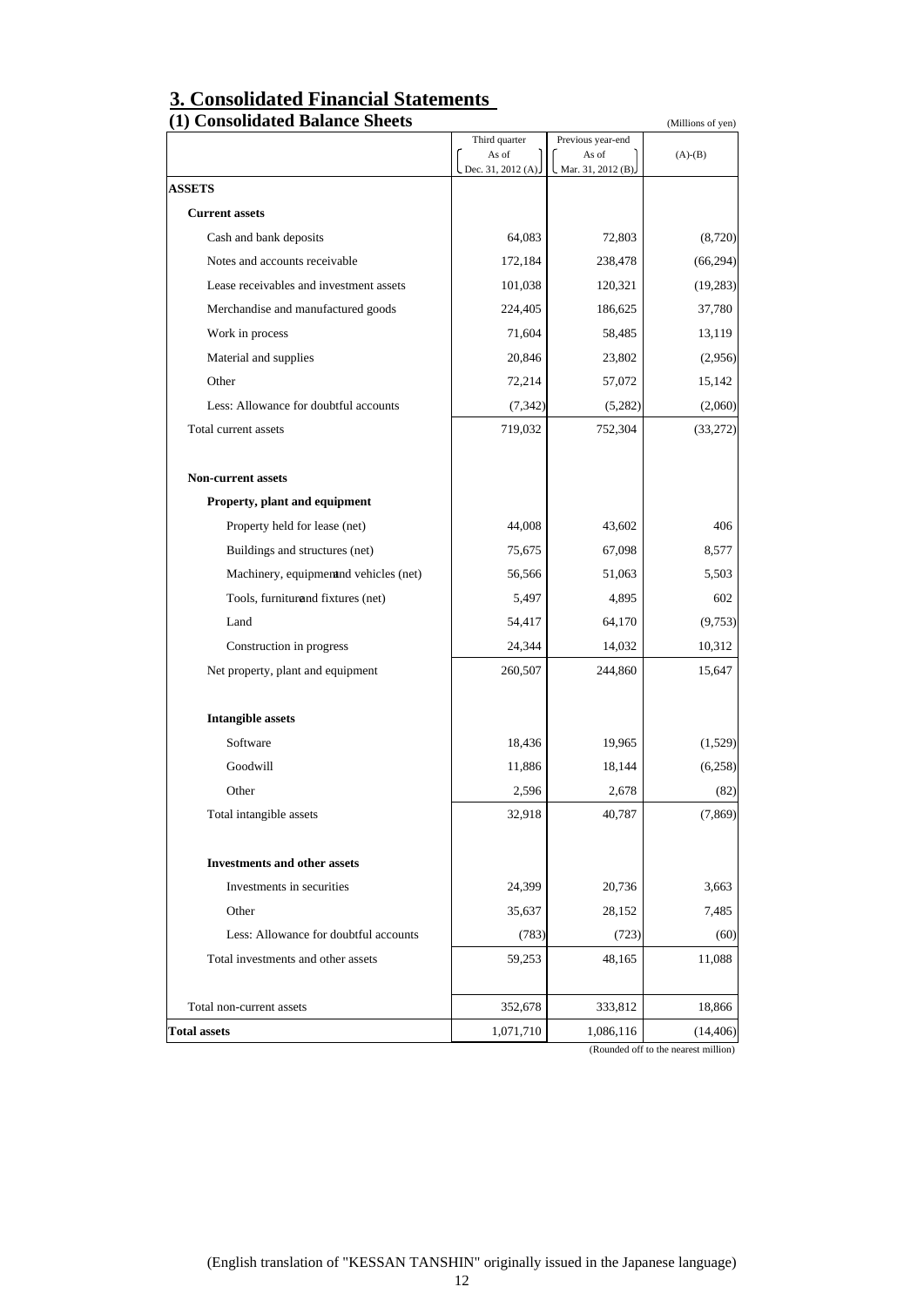|                                              | (Millions of yen)          |                             |              |
|----------------------------------------------|----------------------------|-----------------------------|--------------|
|                                              | Third quarter              | Previous year-end           |              |
|                                              | As of<br>Dec. 31, 2012 (A) | As of<br>Mar. 31, 2012 (B). | $(A)-(B)$    |
| <b>LIABILITIES</b>                           |                            |                             |              |
| <b>Current liabilities</b>                   |                            |                             |              |
| Notes and accounts payable                   | 157,298                    | 192,880                     | (35, 582)    |
| Short-term loans                             | 197,444                    | 208,312                     | (10, 868)    |
| Current portion of bonds                     | $\theta$                   | 20,060                      | (20,060)     |
| Income taxes payable                         | 15,916                     | 18,367                      | (2,451)      |
| Other                                        | 87,408                     | 80,433                      | 6,975        |
| Total current liabilities                    | 458,066                    | 520,052                     | (61,986)     |
| <b>Non-current liabilities</b>               |                            |                             |              |
| <b>Bonds</b>                                 | 50,000                     | 30,010                      | 19,990       |
| Long-term loans                              | 146,223                    | 130,522                     | 15,701       |
| Retirement and severance benefits            | 8,557                      | 12,021                      | (3,464)      |
| Other                                        | 24,423                     | 24,734                      | (311)        |
| Total non-current liabilities                | 229,203                    | 197,287                     | 31,916       |
| <b>Total liabilities</b>                     | 687,269                    | 717,339                     | (30,070)     |
| Net assets                                   |                            |                             |              |
| <b>Shareholder's equity</b>                  |                            |                             |              |
| Common stock                                 | 81,577                     | 81,577                      | $\mathbf{0}$ |
| Capital surplus                              | 84,477                     | 84,477                      | $\Omega$     |
| Retained earnings                            | 189,064                    | 183,728                     | 5,336        |
| Treasury stock                               | (4,087)                    | (4,093)                     | 6            |
| Total shareholders' equity                   | 351,031                    | 345,689                     | 5,342        |
| Accumulated other comprehensive income       |                            |                             |              |
| Net unrealized gain on securities            | 2,218                      | 3,621                       | (1,403)      |
| Deferred losses on hedges                    | (2,070)                    | (1,713)                     | (357)        |
| Foreign currency translation adjustment      | (16, 862)                  | (25,027)                    | 8,165        |
| Total accumulated other comprehensive income | (16, 714)                  | (23, 119)                   | 6,405        |
| Subscription rights to shares                | 766                        | 766                         | 0            |
| <b>Minority interests</b>                    | 49,358                     | 45,441                      | 3,917        |
| Total net assets                             | 384,441                    | 368,777                     | 15,664       |
| Total liabilities and net assets             | 1,071,710                  | 1,086,116                   | (14, 406)    |

(Rounded off to the nearest million)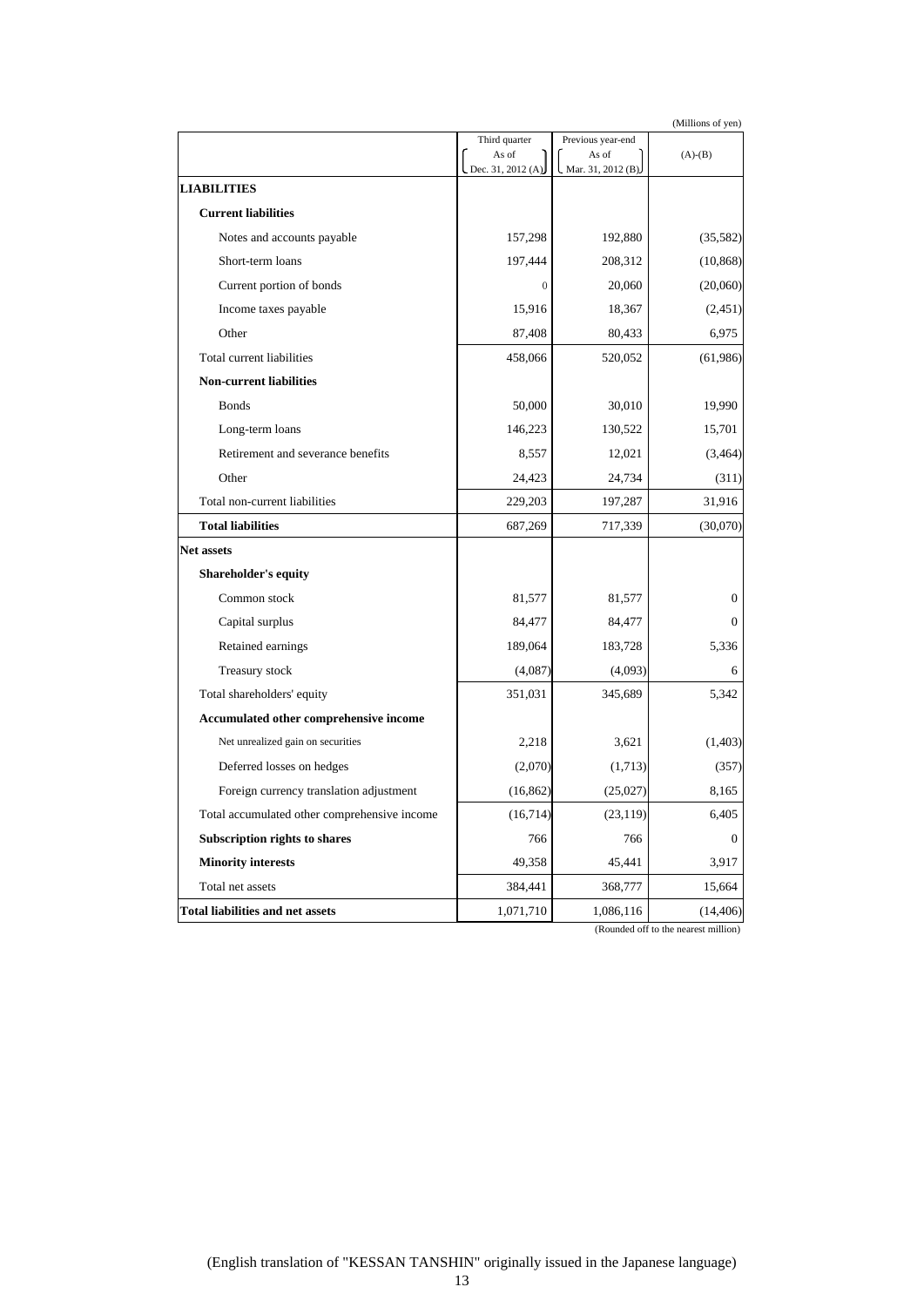| (Millions of yen) |  |
|-------------------|--|
|-------------------|--|

#### (2) Consolidated Statements of Income and Comprehensive Income **Consolidated Statements of Income**

|                                                                               | Third quarter                          | Third quarter                           |                         |
|-------------------------------------------------------------------------------|----------------------------------------|-----------------------------------------|-------------------------|
|                                                                               | Nine months ended<br>Dec. 31, 2012 (A) | Nine months ended<br>Dec. 31, 2011 (B). | $(A)/(B)\times 100$ (%) |
|                                                                               |                                        |                                         | $\%$                    |
| <b>Net sales</b>                                                              | 554,486                                | 553,282                                 | 100                     |
| Cost of sales                                                                 | 412,325                                | 406,925                                 | 101                     |
| Gross profit                                                                  | 142,161                                | 146,357                                 | 97                      |
| Selling, general and administrative expenses                                  |                                        |                                         |                         |
| Packing and shipping expenses                                                 | 14,743                                 | 17,541                                  | 84                      |
| Employees' salaries                                                           | 31,049                                 | 30,195                                  | 103                     |
| R&D expenditure                                                               | 12,147                                 | 11,381                                  | 107                     |
| Other                                                                         | 55,900                                 | 55,345                                  | 101                     |
| Total selling, general, and administrative expenses                           | 113,839                                | 114,462                                 | 99                      |
| <b>Operating income</b>                                                       | 28,322                                 | 31,895                                  | 89                      |
| <b>Non-operating income</b>                                                   |                                        |                                         |                         |
| Interest income                                                               | 2,043                                  | 2,471                                   | 83                      |
| Interest income from installment sales                                        | 177                                    | 275                                     | 64                      |
| Dividends income                                                              | 171                                    | 168                                     | 102                     |
| Gain on equity in earnings of affiliated companies                            |                                        | 269                                     |                         |
| Subsidy income                                                                | 1,031                                  | 1,210                                   |                         |
| Other                                                                         | 2,724                                  | 3,418                                   | 80                      |
| Total non-operating income                                                    | 6,146                                  | 7,811                                   | 79                      |
| Non-operating expenses                                                        |                                        |                                         |                         |
| Interest expenses                                                             | 8,787                                  | 8,445                                   | 104                     |
| Loss on equity in earnings of affiliated companies                            | 492                                    |                                         |                         |
| Foreign exchange losses, net                                                  | 1,616                                  | 417                                     | 388                     |
| Other                                                                         | 3,793                                  | 1,194                                   | 318                     |
| Total non-operating expenses                                                  | 14,688                                 | 10,056                                  | 146                     |
| <b>Ordinary income</b>                                                        | 19,780                                 | 29,650                                  | 67                      |
| <b>Extraordinary Income</b><br>Gain on sales of property, plant and equipment |                                        |                                         |                         |
| Gain on sales of securities                                                   | 193                                    |                                         |                         |
| Gain on changes in equity interest                                            | 9,904                                  |                                         |                         |
| Total extraordinary income                                                    | 10,097                                 |                                         |                         |
| <b>Extraordinary losses</b>                                                   |                                        |                                         |                         |
| Business structure improvement expenses                                       | 562                                    |                                         |                         |
| Loss on valuation of investment securities                                    |                                        | 363                                     |                         |
| Impairment loss                                                               | 931                                    |                                         |                         |
| Retirement benefit expenses                                                   |                                        | 219                                     |                         |
| Total extraordinary losses                                                    | 1,493                                  | 582                                     | 257                     |
| Income before income taxes and minority interests                             | 28,384                                 | 29,068                                  | 98                      |
| <b>Total income tax</b>                                                       | 12,111                                 | 11,558                                  | 105                     |
| Income before minority interests                                              | 16,273                                 | 17,510                                  | 93                      |
| <b>Minority interests</b>                                                     | 3,524                                  | 5,424                                   | 65                      |
| Net income                                                                    | 12,749                                 | 12,086                                  | 105                     |

(Rounded off to the nearest million)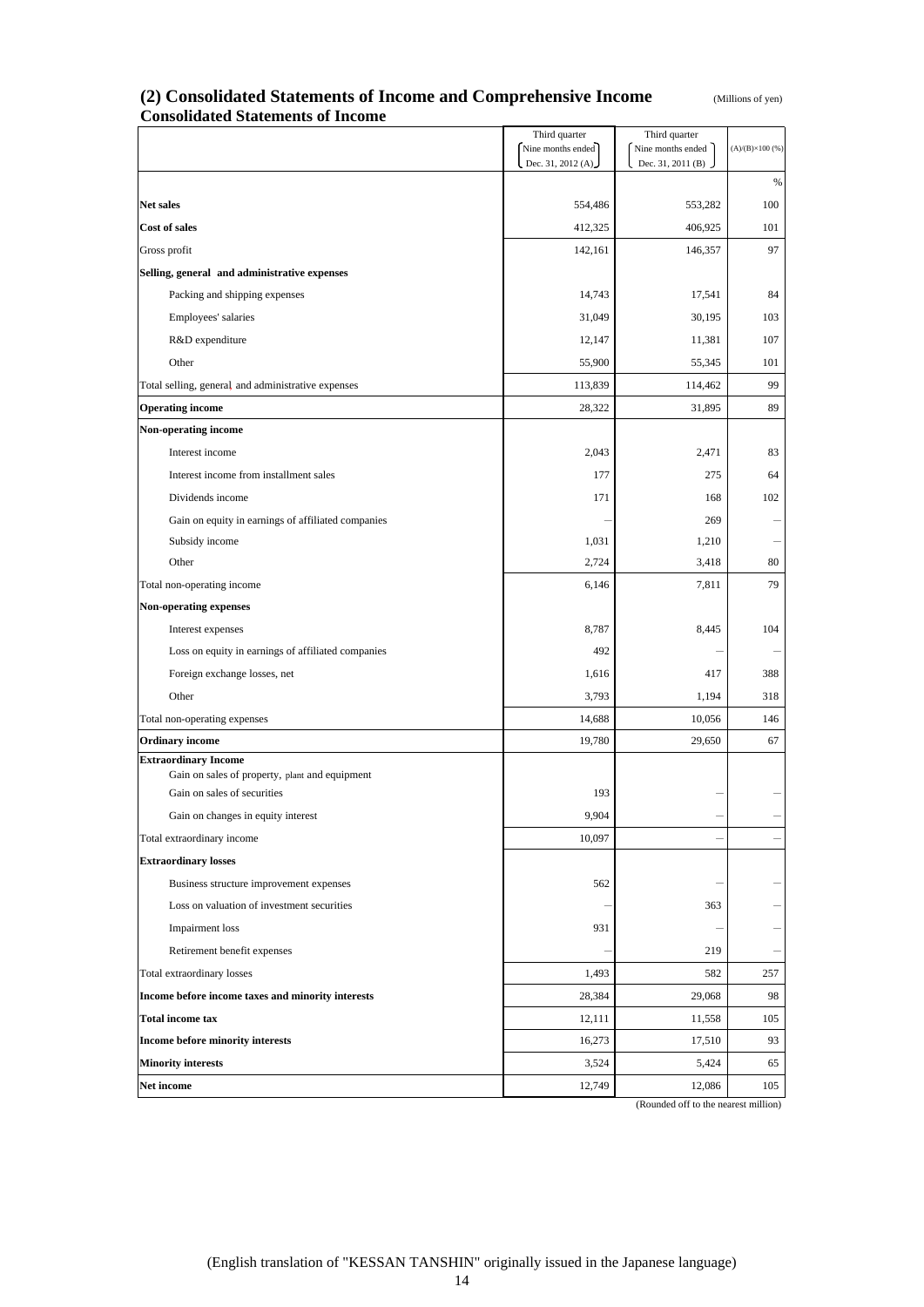| <b>Consolidated Statements of Comprehensive Income</b><br>(Millions of yen)         |                                                           |                                                         |                        |
|-------------------------------------------------------------------------------------|-----------------------------------------------------------|---------------------------------------------------------|------------------------|
|                                                                                     | Third quarter<br>Nine months ended<br>Dec. 31, 2012 $(A)$ | Third quarter<br>Nine months ended<br>Dec. 31, 2011 (B) | $(A)/(B)\times 100(%)$ |
| Income before minority interests                                                    | 16,273                                                    | 17,510                                                  | %<br>93                |
| Other comprehensive income                                                          |                                                           |                                                         |                        |
| Net unrealized loss on securities                                                   | (1,398)                                                   | (1,570)                                                 |                        |
| Deferred gains on hedges                                                            | (318)                                                     | 1,774                                                   | (18)                   |
| Foreign currency translation adjustment                                             | 10,914                                                    | (12,726)                                                |                        |
| Share of other comprehensive income of companies accounted for by the equity method | (555)                                                     | (402)                                                   |                        |
| Total other comprehensive income                                                    | 8,643                                                     | (12, 924)                                               |                        |
| <b>Comprehensive income</b>                                                         | 24,916                                                    | 4,586                                                   |                        |
| Comprehensive income attributable to shareholders of the Company                    | 19,154                                                    | 1,435                                                   |                        |
| Comprehensive income attributable to minority interests                             | 5,762                                                     | 3,151                                                   |                        |

(Rounded off to the nearest million)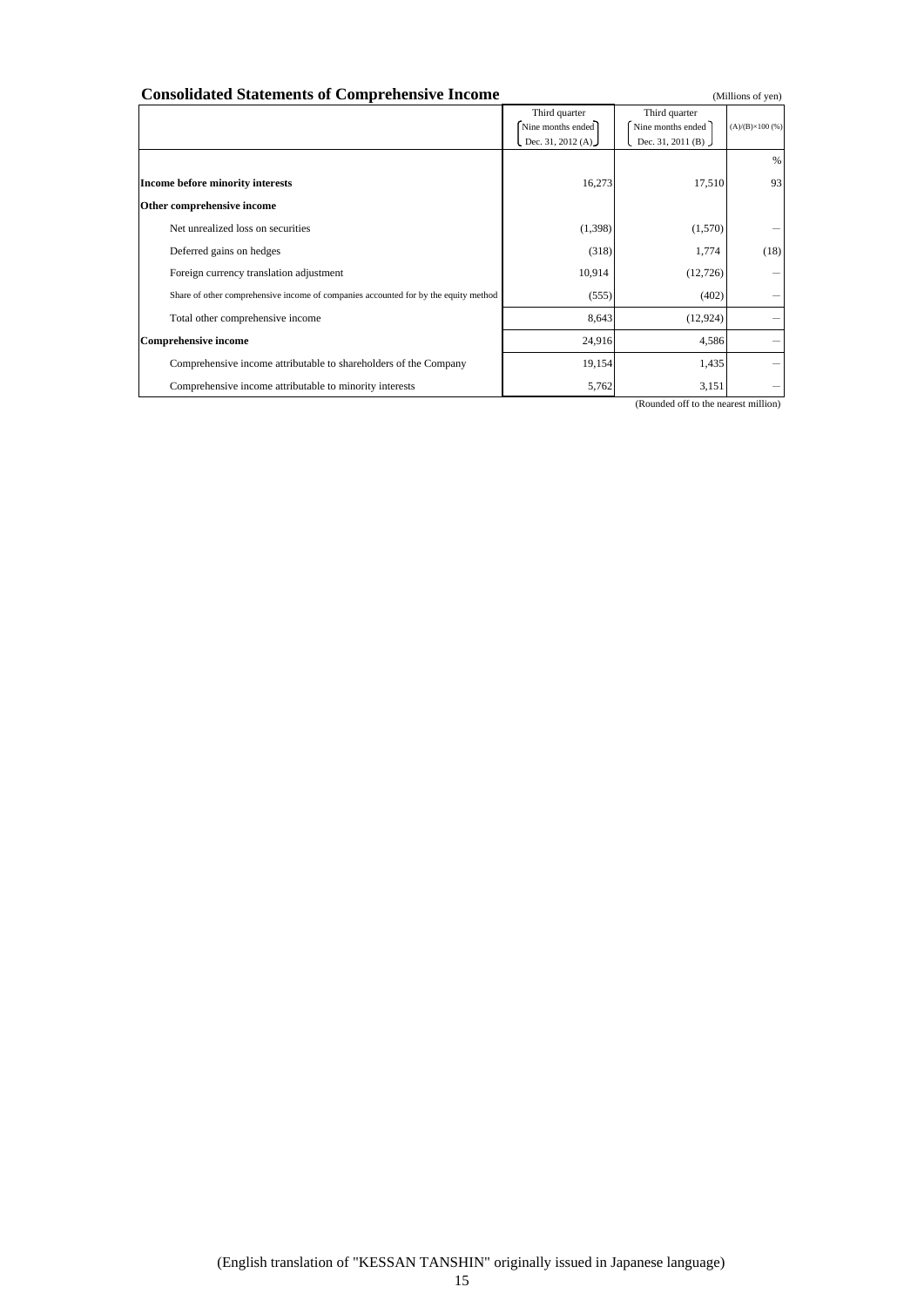#### **(3) Consolidated Statements of Cash Flows** (Millions of yen)

|                                                                                                   | Third quarter                      | Third quarter                      |
|---------------------------------------------------------------------------------------------------|------------------------------------|------------------------------------|
|                                                                                                   | Nine months ended<br>Dec. 31, 2012 | Nine months ended<br>Dec. 31, 2011 |
| <b>Cash flows from operating activities</b>                                                       |                                    |                                    |
| Income before income taxes and minority interests                                                 | 28,384                             | 29,068                             |
| Depreciation and amortization                                                                     | 26,553                             | 28,904                             |
| Increase in allowance for doubtful accounts                                                       | 2,231                              | 24                                 |
| Interest and dividends income                                                                     | (2,214)                            | (2,639)                            |
| Interest expense                                                                                  | 8,787                              | 8,445                              |
| Change on equity earnings of affiliated companies                                                 | 492                                | (269)                              |
| Decrease in notes and accounts receivable                                                         | 58,671                             | 4,093                              |
| Decrease in lease receivables and investment assets                                               | 22,469                             | 11,366                             |
| Increase in inventories                                                                           | (50, 148)                          | (103, 738)                         |
| Purchase of property held for lease                                                               | (12, 864)                          | (13, 336)                          |
| Sales of property held for lease                                                                  | 2,067                              | 1,857                              |
| Decrease (Increase) in notes and accounts payable                                                 | (22, 405)                          | 49,155                             |
| Gains on sales of property, plant and equipment                                                   | (1,242)                            | (758)                              |
| Other, net                                                                                        | (1,090)                            | (246)                              |
| Sub-total                                                                                         | 59.691                             | 11,926                             |
| Income taxes paid                                                                                 | (19, 134)                          | (14, 406)                          |
| Net cash provided by (used in) operating activities                                               | 40,557                             | (2,480)                            |
|                                                                                                   |                                    |                                    |
| <b>Cash flows from investing activities</b>                                                       |                                    |                                    |
| Acquisitions of property, plant and equipment<br>Proceeds from sale of property, plant and equipm | (35,937)<br>1,695                  | (19, 403)<br>292                   |
| Purchase of intangible assets                                                                     | (1, 877)                           | (3,528)                            |
| Purchase of investments in securities                                                             | (11, 143)                          | (871)                              |
| Proceeds from sale of investments in securi                                                       | 608                                | 37                                 |
| Proceeds from sales of investments in subsidiaries resulting in change in scope of consolidation  | 29,297                             |                                    |
| Interest and dividends received                                                                   | 2,426                              | 2,863                              |
| Dividends received from affiliated compar                                                         | 39                                 | 58                                 |
| Other, net                                                                                        | (7,316)                            | (1,540)                            |
| Net cash used in investing activities                                                             | (22, 208)                          | (22,092)                           |
| <b>Cash flows from financing activities</b>                                                       |                                    |                                    |
| Net decrease (increase) in short-term loans                                                       | (9,290)                            | 39,445                             |
| Proceeds from long-term loans                                                                     | 43,238                             | 24,466                             |
| Repayments of long-term loans                                                                     | (32, 258)                          | (24, 120)                          |
| Repayments of lease obligatio                                                                     | (2,883)                            | (2,177)                            |
| Proceeds from issuance of bond                                                                    | 19,906                             |                                    |
| Redemption of bond                                                                                | (20,070)                           | (5)                                |
| Interest paid                                                                                     | (8, 807)                           | (8,525)                            |
| Dividends paid to shareholders                                                                    | (7, 414)                           | (5,291)                            |
| Dividends paid to minority shareholders by subsidiaries                                           | (5, 196)                           | (3,764)                            |
| Proceeds from issuance of common stocks to minority shareholders by subsidiaries                  | 1,491                              | 31                                 |
| Proceeds from disposal of treasury stock                                                          | 6                                  | 13                                 |
| Purchase of treasury stock<br>Other, net                                                          | 0                                  | (2)                                |
| Net cash provided by (used in) financing activities                                               | 0                                  | 6                                  |
|                                                                                                   | (21, 277)                          | 20,077                             |
| Effect of exchange rate changes on cash and cash equivalents                                      | 1,583                              | (3,641)                            |
| Net decrease in cash and cash equivalents                                                         | (1, 345)                           | (8,136)                            |
| Cash and cash equivalents at beginning of year                                                    | 81,059                             | 74,710                             |
| Cash and cash equivalents at end of period                                                        | 79,714                             | 66,574                             |